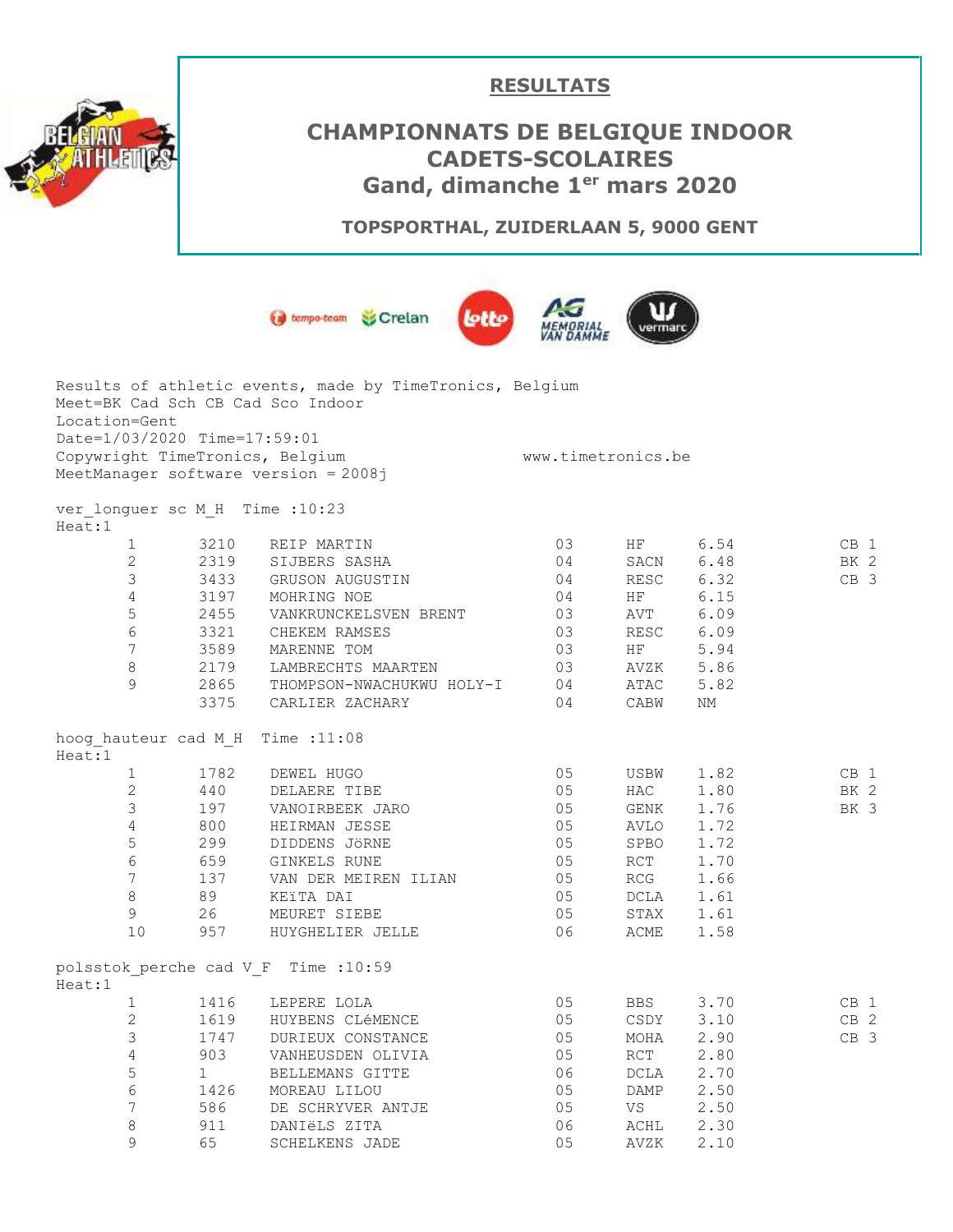| Heat:1 |                        |                              | kogel poids cad M H Time : 10:49                                                                                                                                                                                                                                                                                                                                     |              |                        |                       |        |
|--------|------------------------|------------------------------|----------------------------------------------------------------------------------------------------------------------------------------------------------------------------------------------------------------------------------------------------------------------------------------------------------------------------------------------------------------------|--------------|------------------------|-----------------------|--------|
|        |                        |                              | 1 68 VERHULST IDES 05<br>2 1829 MOUNTEWOU AUSTIN 05                                                                                                                                                                                                                                                                                                                  |              |                        | ACW 14.94             | BK 1   |
|        |                        |                              |                                                                                                                                                                                                                                                                                                                                                                      |              |                        | SMAC 14.27            | $CB$ 2 |
|        |                        |                              |                                                                                                                                                                                                                                                                                                                                                                      |              |                        | KAAG 12.68            | BK 3   |
|        |                        |                              |                                                                                                                                                                                                                                                                                                                                                                      |              |                        | ASVO 12.00            |        |
|        |                        |                              |                                                                                                                                                                                                                                                                                                                                                                      |              |                        |                       |        |
|        |                        |                              |                                                                                                                                                                                                                                                                                                                                                                      |              |                        |                       |        |
|        |                        |                              |                                                                                                                                                                                                                                                                                                                                                                      |              |                        |                       |        |
|        |                        |                              |                                                                                                                                                                                                                                                                                                                                                                      |              |                        |                       |        |
|        |                        |                              | 3 288 BARBIO MATISSE 05 BARG 12.68<br>4 783 ROGGE DAAN 05 ASVO 12.00<br>5 1015 WYNS RUNE 05 DAC 11.66<br>6 1054 DEPECKER LUCAS 05 DAC 11.66<br>7 1060 REYNS MATS 05 VOLH 11.48<br>8 1503 DAUCHAT CYRIL 06 HF 10.90<br>9 1004 KEERMAN JENS                                                                                                                            |              |                        |                       |        |
| Heat:1 |                        | 60m cad V_F R S Time : 10:22 |                                                                                                                                                                                                                                                                                                                                                                      |              |                        |                       |        |
|        |                        |                              | 1 842 HUTSEBAUT JUTTA 05 LYRA 7.86<br>2 612 DEVILLé ZOë 05 ADD 8.04<br>3 510 DE BRUYCKER NORAH 06 HAC 8.15<br>4 1012 SAKWE NAOMI 05 RCG 8.16<br>5 100 HEYVAERT ELLA 05 LEBB 8.18<br>6 70 GOOSEN YANA 05 AZW 8.28                                                                                                                                                     |              |                        |                       |        |
|        |                        |                              |                                                                                                                                                                                                                                                                                                                                                                      |              |                        |                       |        |
|        |                        |                              |                                                                                                                                                                                                                                                                                                                                                                      |              |                        |                       |        |
|        |                        |                              |                                                                                                                                                                                                                                                                                                                                                                      |              |                        |                       |        |
|        |                        |                              |                                                                                                                                                                                                                                                                                                                                                                      |              |                        |                       |        |
|        |                        |                              |                                                                                                                                                                                                                                                                                                                                                                      |              |                        |                       |        |
|        |                        |                              | 7 419 DE LATHAUWER SILKE 06 VS 8.47                                                                                                                                                                                                                                                                                                                                  |              |                        |                       |        |
|        |                        |                              | 1926 WAFO IVANNAH <sup>°</sup> 05                                                                                                                                                                                                                                                                                                                                    |              | WS DIS                 |                       |        |
|        |                        | 60m cad V F R S Time : 10:22 |                                                                                                                                                                                                                                                                                                                                                                      |              |                        |                       |        |
| Heat:2 |                        |                              |                                                                                                                                                                                                                                                                                                                                                                      |              |                        |                       |        |
|        |                        |                              |                                                                                                                                                                                                                                                                                                                                                                      |              |                        |                       |        |
|        |                        |                              |                                                                                                                                                                                                                                                                                                                                                                      |              |                        |                       |        |
|        |                        |                              |                                                                                                                                                                                                                                                                                                                                                                      |              |                        |                       |        |
|        |                        |                              |                                                                                                                                                                                                                                                                                                                                                                      |              |                        |                       |        |
|        |                        |                              |                                                                                                                                                                                                                                                                                                                                                                      |              |                        |                       |        |
|        |                        |                              |                                                                                                                                                                                                                                                                                                                                                                      |              |                        |                       |        |
|        |                        |                              |                                                                                                                                                                                                                                                                                                                                                                      |              |                        |                       |        |
|        |                        |                              | $\begin{tabular}{lllllllllllllll} 1& 330 & LAUREYS ZOë & 05 & DUFF & 7.81 \\ 2& 761 & BEKOUNE QUEENCEY & 05 & LOND & 8.11 \\ 3& 1648 & BOKONDA TSHIALA ABIGAEL^{\circ} & 05 & MOHA & 8.18 \\ 4& 294 & BOLLENGIER IRIS & 06 & VS & 8.18 \\ 5& 1332 & GEOFFROY MAëLLE & 05 & DAMP & 8.25 \\ 6& 1326 & EL-TOUNI ZéINAB^{\circ} & 06 & CSF & 8.32 \\ 7& 1092 & TRAORE A$ |              |                        |                       |        |
| Heat:3 |                        | 60m cad V F R S Time : 10:22 |                                                                                                                                                                                                                                                                                                                                                                      |              |                        |                       |        |
|        |                        |                              | 1 288 DAVIDS MAITHE                                                                                                                                                                                                                                                                                                                                                  | 05           | AVT 8.02               |                       |        |
|        |                        |                              | 2 707 DHONDT RUNE 06<br>3 1758 PHILIPPE CHLOE 06                                                                                                                                                                                                                                                                                                                     | 06 KAAG 8.06 |                        |                       |        |
|        |                        |                              |                                                                                                                                                                                                                                                                                                                                                                      |              | CABW 8.19              |                       |        |
|        |                        |                              | 4 159 DE SCHRIJVER ARWEN 06 KAAG 8.19                                                                                                                                                                                                                                                                                                                                |              |                        |                       |        |
|        | 5                      |                              | 525 KOEKELKOREN NOOR                                                                                                                                                                                                                                                                                                                                                 | 05           | DCLA 8.20              |                       |        |
|        | 6                      |                              | 1460 LAURENT ANYSSA                                                                                                                                                                                                                                                                                                                                                  | 06           | MOHA 8.27              |                       |        |
|        | $7\phantom{.}$         |                              |                                                                                                                                                                                                                                                                                                                                                                      |              |                        |                       |        |
|        | 8                      |                              | 1715 PINTER LEA<br>385 VAN DAELE JUTTA                                                                                                                                                                                                                                                                                                                               | 05<br>05     | CABW 8.32<br>AVMO 8.34 |                       |        |
| Heat:4 |                        | 60m cad V F R S Time : 10:22 |                                                                                                                                                                                                                                                                                                                                                                      |              |                        |                       |        |
|        | $1 \quad \blacksquare$ | 647                          | INDEHERBERGE EMELINE 05                                                                                                                                                                                                                                                                                                                                              |              | LOOI 7.86              |                       |        |
|        | $2^{\circ}$            |                              | 662 VERTONGEN TINNE                                                                                                                                                                                                                                                                                                                                                  | 05           |                        | RCT 7.95              |        |
|        | $\mathcal{S}$          |                              | 269 VERMEIREN NOOR                                                                                                                                                                                                                                                                                                                                                   | 05           | ACHL 8.03              |                       |        |
|        | $4 -$                  |                              | 786 LUBULA LISA                                                                                                                                                                                                                                                                                                                                                      | 06           | RCT                    | 8.24                  |        |
|        | 5 <sup>5</sup>         |                              | 825 COWIE JADE                                                                                                                                                                                                                                                                                                                                                       | 05           | AVLO                   | 8.24                  |        |
|        | 6                      |                              |                                                                                                                                                                                                                                                                                                                                                                      |              |                        |                       |        |
|        |                        | 1560                         | LEONARD ELISE<br>399 VANSPAUWEN MARGOT                                                                                                                                                                                                                                                                                                                               | 05           | RESC                   | 8.27                  |        |
|        | $7\overline{ }$<br>8   |                              | 1937 BOUCQUEY ZÉLIE                                                                                                                                                                                                                                                                                                                                                  | 06<br>05     |                        | TACT 8.29<br>RCB 8.42 |        |
|        |                        | 60m cad V F R S Time : 10:22 |                                                                                                                                                                                                                                                                                                                                                                      |              |                        |                       |        |
| Heat:5 |                        |                              |                                                                                                                                                                                                                                                                                                                                                                      |              |                        |                       |        |
|        | 1                      |                              | 91 DE SAEGHER STEFFI                                                                                                                                                                                                                                                                                                                                                 | $\sim$ 05    | ACW 7.93               |                       |        |
|        | $\mathbf{2}$           |                              | 573 MARIEN KJERSTI                                                                                                                                                                                                                                                                                                                                                   | 05           | LYRA 8.03              |                       |        |
|        | $\mathfrak{Z}$         |                              | 1958 MORIN LUCIE                                                                                                                                                                                                                                                                                                                                                     | 06           | RFCL                   | 8.13                  |        |
|        | $\overline{4}$         |                              | 1110 BOONE DAVINE                                                                                                                                                                                                                                                                                                                                                    | 05           | AVLO                   | 8.17                  |        |
|        | 5                      | 210                          | LOOTS ANOUK                                                                                                                                                                                                                                                                                                                                                          | 05           | SACN                   | 8.20                  |        |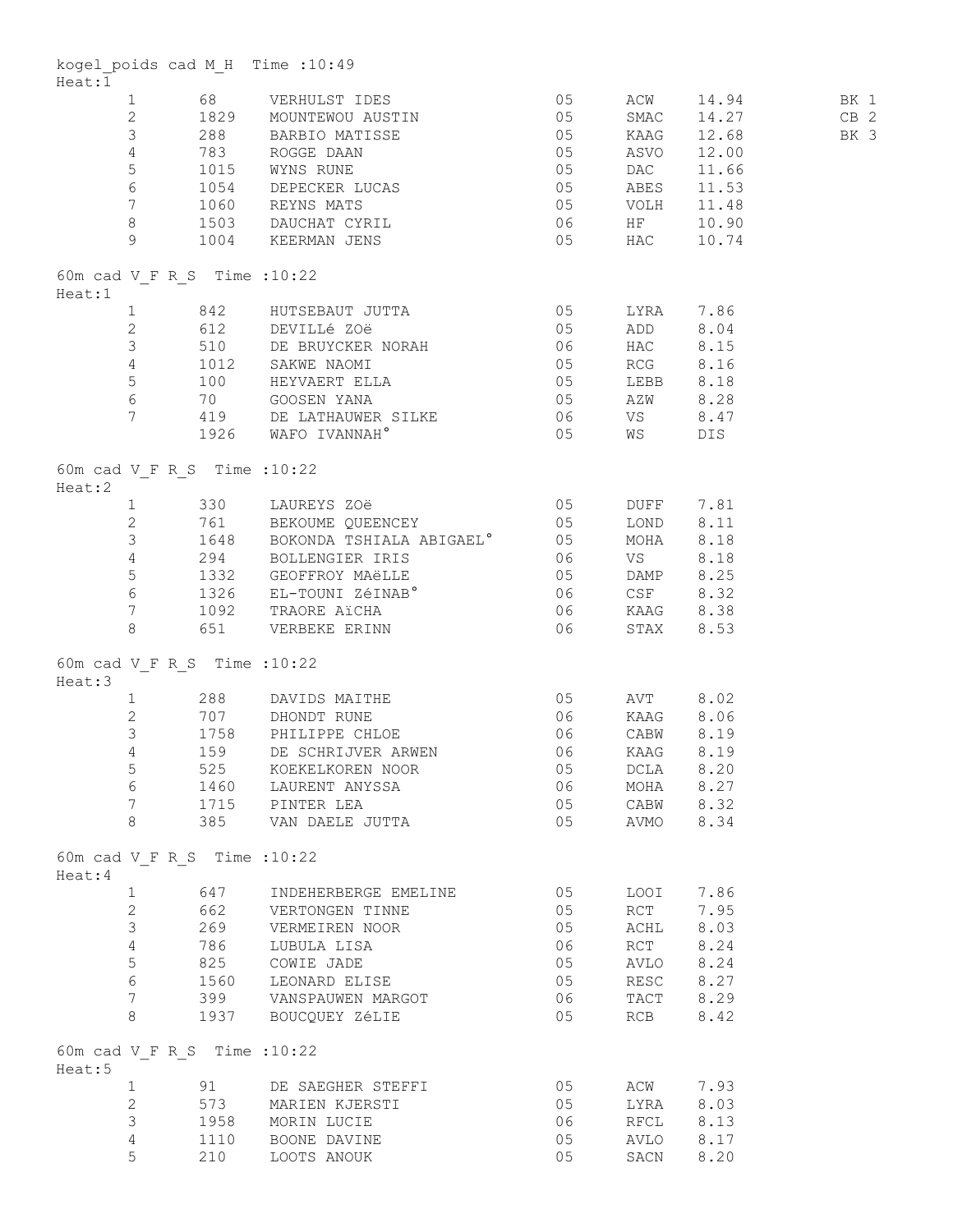| 6                               | 844 WIWAFAITH 05 HAKI 8.31<br>1549 MARDAGAINES 06 SER 8.35<br>1303 VANBIERVLIET-JULIE 05 JSMC 8.41                                                                                                                                                                                                                                                                                                                                                                |                |                                             |          |                 |
|---------------------------------|-------------------------------------------------------------------------------------------------------------------------------------------------------------------------------------------------------------------------------------------------------------------------------------------------------------------------------------------------------------------------------------------------------------------------------------------------------------------|----------------|---------------------------------------------|----------|-----------------|
| 7                               |                                                                                                                                                                                                                                                                                                                                                                                                                                                                   |                |                                             |          |                 |
| 8                               |                                                                                                                                                                                                                                                                                                                                                                                                                                                                   |                |                                             |          |                 |
|                                 |                                                                                                                                                                                                                                                                                                                                                                                                                                                                   |                |                                             |          |                 |
|                                 |                                                                                                                                                                                                                                                                                                                                                                                                                                                                   |                |                                             |          |                 |
| 60m sc V F R S Time : 10:35     |                                                                                                                                                                                                                                                                                                                                                                                                                                                                   |                |                                             |          |                 |
| Heat:1                          |                                                                                                                                                                                                                                                                                                                                                                                                                                                                   |                |                                             |          |                 |
|                                 |                                                                                                                                                                                                                                                                                                                                                                                                                                                                   |                |                                             |          |                 |
|                                 |                                                                                                                                                                                                                                                                                                                                                                                                                                                                   |                |                                             |          |                 |
|                                 |                                                                                                                                                                                                                                                                                                                                                                                                                                                                   |                |                                             |          |                 |
|                                 |                                                                                                                                                                                                                                                                                                                                                                                                                                                                   |                |                                             |          |                 |
|                                 |                                                                                                                                                                                                                                                                                                                                                                                                                                                                   |                |                                             |          |                 |
|                                 |                                                                                                                                                                                                                                                                                                                                                                                                                                                                   |                |                                             |          |                 |
|                                 |                                                                                                                                                                                                                                                                                                                                                                                                                                                                   |                |                                             |          |                 |
|                                 | 3703 MORTANT ALEXANDRA 04 CABW 7.61<br>2634 VAN DRIESSCHE XANTHE 03 KAAG 8.09<br>3618 DE VARé CLARA 04 KAAG 8.17<br>43178 DEVICHE LORE 04 ACP 8.20<br>3205 STEVENS ANGéLIQUE 04 OLSE 8.24<br>43875 MPINGA MULOWAYI ALEXIA 04 RESC 8.25<br>                                                                                                                                                                                                                        |                |                                             |          |                 |
|                                 |                                                                                                                                                                                                                                                                                                                                                                                                                                                                   |                |                                             |          |                 |
| 60m sc V_F R_S Time :10:35      |                                                                                                                                                                                                                                                                                                                                                                                                                                                                   |                |                                             |          |                 |
|                                 |                                                                                                                                                                                                                                                                                                                                                                                                                                                                   |                |                                             |          |                 |
| Heat:2                          |                                                                                                                                                                                                                                                                                                                                                                                                                                                                   |                |                                             |          |                 |
|                                 |                                                                                                                                                                                                                                                                                                                                                                                                                                                                   |                |                                             |          |                 |
|                                 |                                                                                                                                                                                                                                                                                                                                                                                                                                                                   |                |                                             |          |                 |
|                                 |                                                                                                                                                                                                                                                                                                                                                                                                                                                                   |                |                                             |          |                 |
|                                 |                                                                                                                                                                                                                                                                                                                                                                                                                                                                   |                |                                             |          |                 |
|                                 |                                                                                                                                                                                                                                                                                                                                                                                                                                                                   |                |                                             |          |                 |
|                                 |                                                                                                                                                                                                                                                                                                                                                                                                                                                                   |                |                                             |          |                 |
|                                 |                                                                                                                                                                                                                                                                                                                                                                                                                                                                   |                |                                             |          |                 |
|                                 |                                                                                                                                                                                                                                                                                                                                                                                                                                                                   |                |                                             |          |                 |
|                                 | $\begin{tabular}{lllllllllllllllllllll} \multicolumn{3}{c}{\textbf{3838}} & \multicolumn{3}{c}{\textbf{NZUKOU WAKAM CALLIE LIZZI}} & \multicolumn{3}{c}{\textbf{03}} & \multicolumn{3}{c}{\textbf{MOHA}} & \multicolumn{3}{c}{\textbf{7.68}} \\ \multicolumn{3}{c}{\textbf{2}} & \multicolumn{3}{c}{\textbf{3406}} & \multicolumn{3}{c}{\textbf{VANHAMME CAROLINE}} & \multicolumn{3}{c}{\textbf{03}} & \multicolumn{3}{c}{\textbf{JSMC}} & \multicolumn{3}{c}{\$ |                |                                             |          |                 |
|                                 |                                                                                                                                                                                                                                                                                                                                                                                                                                                                   |                |                                             |          |                 |
| 60m sc V F R S Time : 10:35     |                                                                                                                                                                                                                                                                                                                                                                                                                                                                   |                |                                             |          |                 |
| Heat:3                          |                                                                                                                                                                                                                                                                                                                                                                                                                                                                   |                |                                             |          |                 |
|                                 |                                                                                                                                                                                                                                                                                                                                                                                                                                                                   |                |                                             |          |                 |
|                                 |                                                                                                                                                                                                                                                                                                                                                                                                                                                                   |                |                                             |          |                 |
|                                 |                                                                                                                                                                                                                                                                                                                                                                                                                                                                   |                | 03 SER 7.89<br>03 USBW 7.98<br>04 LOOI 8.12 |          |                 |
|                                 |                                                                                                                                                                                                                                                                                                                                                                                                                                                                   |                |                                             |          |                 |
|                                 |                                                                                                                                                                                                                                                                                                                                                                                                                                                                   |                |                                             |          |                 |
|                                 |                                                                                                                                                                                                                                                                                                                                                                                                                                                                   |                |                                             |          |                 |
|                                 |                                                                                                                                                                                                                                                                                                                                                                                                                                                                   |                |                                             |          |                 |
|                                 |                                                                                                                                                                                                                                                                                                                                                                                                                                                                   |                |                                             |          |                 |
|                                 |                                                                                                                                                                                                                                                                                                                                                                                                                                                                   |                |                                             |          |                 |
|                                 | $\begin{tabular}{lllllllllllllllllll} 1&3514&\text{JEHAES MARKINE}&03&\text{SER}&7.89\\2&3535&\text{O'SHEA CHLO\'e}&03&\text{USBW}&7.98\\3&2929&\text{BASTIAANSEN HANNE}&04&\text{LOOT}&8.12\\4&3585&\text{KEDZIERSKI EVA}&04&\text{CSDY}&8.14\\5&3815&\text{MEDDOUR SOFIA}&03&\text{WS}&8.34\\6&3759&\text{TOUSSAINT L\'eA}&03&\text{RFCL}&8.36\\7&3502&\text{KNOCKA$                                                                                            |                |                                             |          |                 |
|                                 |                                                                                                                                                                                                                                                                                                                                                                                                                                                                   |                |                                             |          |                 |
| 60m sc V_F R_S Time :10:35      |                                                                                                                                                                                                                                                                                                                                                                                                                                                                   |                |                                             |          |                 |
| Heat:4                          |                                                                                                                                                                                                                                                                                                                                                                                                                                                                   |                |                                             |          |                 |
| $\mathbf{1}$                    | $\begin{matrix}\n 03 \\  03 \\  03\n \end{matrix}$ MOHA 7.88<br>3709 TALOTTI LOLA                                                                                                                                                                                                                                                                                                                                                                                 |                |                                             |          |                 |
|                                 |                                                                                                                                                                                                                                                                                                                                                                                                                                                                   |                |                                             |          |                 |
| $\mathbf{2}$                    | 2773 VANDOMMELE YANA 63 FLAC 8.03                                                                                                                                                                                                                                                                                                                                                                                                                                 |                |                                             |          |                 |
| 3                               | 3527 BRAGARD CHLOé                                                                                                                                                                                                                                                                                                                                                                                                                                                | 04             | HERV 8.13                                   |          |                 |
|                                 | 4 3866 DAUTREBANDE LOLA                                                                                                                                                                                                                                                                                                                                                                                                                                           | 03             | RCB 8.21                                    |          |                 |
|                                 | 5 2893 WAUTERS EMMA                                                                                                                                                                                                                                                                                                                                                                                                                                               | 03             | DAC 8.26                                    |          |                 |
| 6                               |                                                                                                                                                                                                                                                                                                                                                                                                                                                                   | 03             | BBS 8.33                                    |          |                 |
| 7                               | 3474 JéROUVILLE ERJA<br>3033 - VAN PARYS LOUISE<br>2002 - CITI IVOI IIO                                                                                                                                                                                                                                                                                                                                                                                           |                |                                             |          |                 |
| 8                               |                                                                                                                                                                                                                                                                                                                                                                                                                                                                   |                | 03 DEIN 8.36<br>03 RESC 8.42                |          |                 |
|                                 | 3773 SIELINOU LISA                                                                                                                                                                                                                                                                                                                                                                                                                                                |                |                                             |          |                 |
|                                 |                                                                                                                                                                                                                                                                                                                                                                                                                                                                   |                |                                             |          |                 |
| 60m sc V F R S Time : 10:35     |                                                                                                                                                                                                                                                                                                                                                                                                                                                                   |                |                                             |          |                 |
| Heat:5                          |                                                                                                                                                                                                                                                                                                                                                                                                                                                                   |                |                                             |          |                 |
|                                 | 1 3149 ADEWOYE LAURYN                                                                                                                                                                                                                                                                                                                                                                                                                                             | 03             | AVT 7.85                                    |          |                 |
|                                 | 2 2648 CLAES NOA                                                                                                                                                                                                                                                                                                                                                                                                                                                  | 03             | VMOL 7.96                                   |          |                 |
|                                 |                                                                                                                                                                                                                                                                                                                                                                                                                                                                   |                |                                             |          |                 |
|                                 | 3 3134 METTEN HELENA                                                                                                                                                                                                                                                                                                                                                                                                                                              | 03             | AVT 8.14                                    |          |                 |
|                                 | 4 3012 D'HAEYERE KATO 64<br>5 2821 ANYANWU VALENTINE 62544 BOSSEKOTA-EFOLE ANNABELLE 64<br>7 2602 LEROY LOTTE 64                                                                                                                                                                                                                                                                                                                                                  | 04             | ACME 8.21                                   |          |                 |
|                                 |                                                                                                                                                                                                                                                                                                                                                                                                                                                                   |                | ACG 8.26                                    |          |                 |
|                                 |                                                                                                                                                                                                                                                                                                                                                                                                                                                                   |                |                                             |          |                 |
|                                 |                                                                                                                                                                                                                                                                                                                                                                                                                                                                   | 04<br>04<br>04 | RAM 8.28<br>RCG 8.31                        |          |                 |
| 8                               | 3790 SWAELENS JEANNE                                                                                                                                                                                                                                                                                                                                                                                                                                              | 04             | CSF 8.49                                    |          |                 |
|                                 |                                                                                                                                                                                                                                                                                                                                                                                                                                                                   |                |                                             |          |                 |
|                                 |                                                                                                                                                                                                                                                                                                                                                                                                                                                                   |                |                                             |          |                 |
| ver longuer sc V F Time : 11:25 |                                                                                                                                                                                                                                                                                                                                                                                                                                                                   |                |                                             |          |                 |
| Heat:1                          |                                                                                                                                                                                                                                                                                                                                                                                                                                                                   |                |                                             |          |                 |
|                                 | 1 2882 VANHOEIJEN SENNAH 04 DEIN 5.81                                                                                                                                                                                                                                                                                                                                                                                                                             |                |                                             |          | <b>BK</b> 1     |
| $2^{\circ}$                     | 2969 VAN HOYWEGHEN SARA 63 VOLH 5.67                                                                                                                                                                                                                                                                                                                                                                                                                              |                |                                             |          | BK 2            |
| $\mathcal{S}$                   | 3582 VAN DER MEULEN ALODIE                                                                                                                                                                                                                                                                                                                                                                                                                                        | 03             |                                             | ATH 5.53 | CB <sub>3</sub> |
|                                 |                                                                                                                                                                                                                                                                                                                                                                                                                                                                   |                |                                             |          |                 |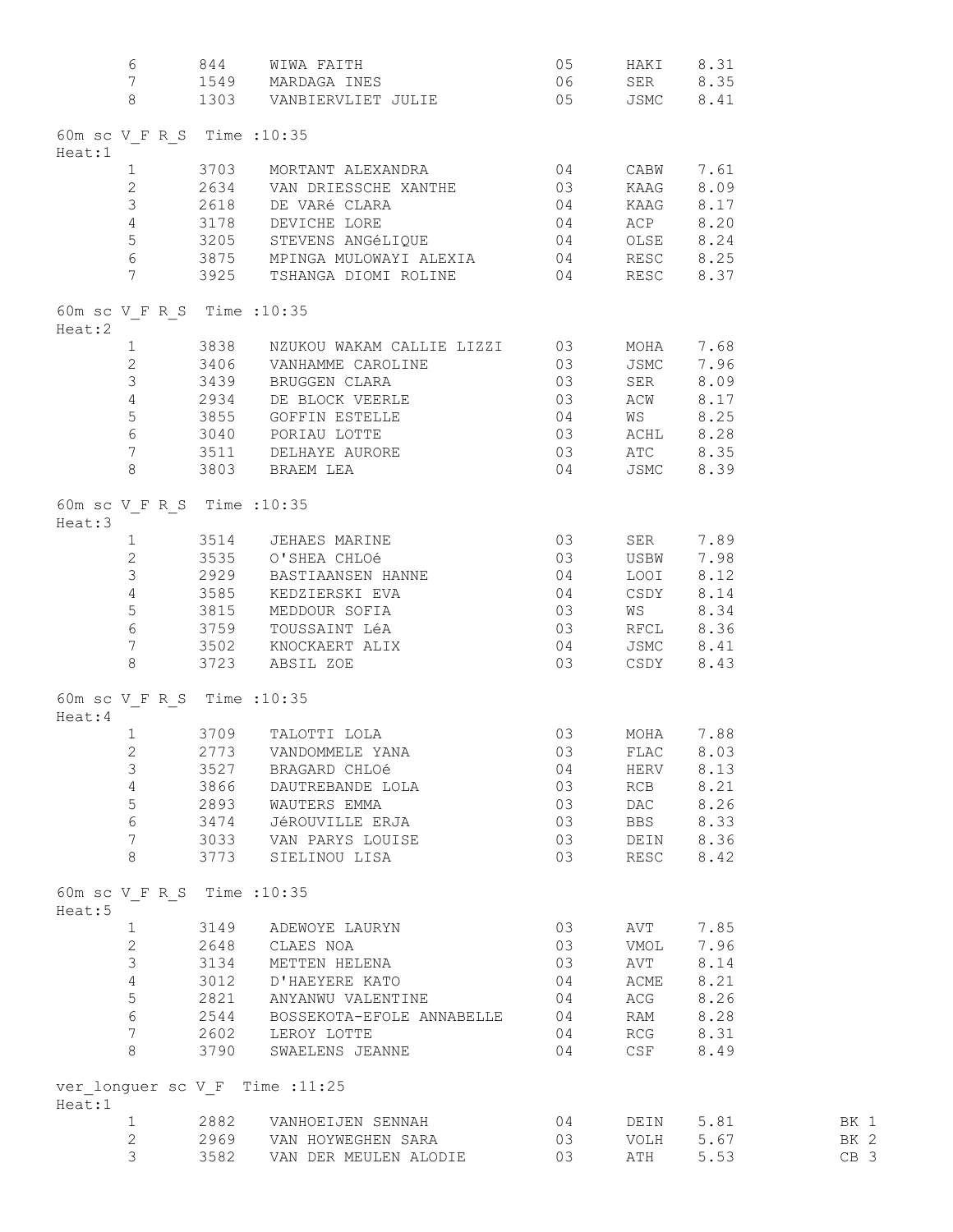|        | 4<br>5<br>6          | 3451<br>2653<br>2689         | GILSON LUCIE<br>CHRISTIAENS STIEN<br>JACOBS CLAIRE | 03<br>03<br>04 | RFCL<br>DEIN<br>DCLA | 5.31<br>5.28<br>5.25 |
|--------|----------------------|------------------------------|----------------------------------------------------|----------------|----------------------|----------------------|
|        | 7 <sup>7</sup>       |                              | 2803 VERHAEGHE JOLIJN                              | 03             | HAC 5.24             |                      |
|        | 8                    |                              | 3642 LUCAS CLARA                                   |                | 04 RESC 5.12         |                      |
|        | 9 <sup>°</sup>       |                              | 2836 DUYCK SARAH                                   | 04             | FLAC 5.02            |                      |
|        | 10                   |                              | 2986 VERSTREPEN MARTE                              | 04             | GENK 4.77            |                      |
| Heat:1 |                      | 60m cad M H R S Time : 10:49 |                                                    |                |                      |                      |
|        | $\mathbf{1}$         |                              | 1887 MOTIEH CéDRIC                                 | 05             | RFCL 7.15            |                      |
|        | $\overline{2}$       |                              | 1575 AGBASSA ARTHUR                                | 05             | CSE                  | 7.66                 |
|        | 3                    |                              | 1682 BAZIN LIAM                                    | 05             | CABW                 | 7.76                 |
|        | 4                    | 243                          | SMIS PIETER                                        | 06             | VAC                  | 7.91                 |
|        | 5<br>$6\overline{6}$ | 903                          | THOMPSON-NWACHUKWU DAVID                           | 06 06          | ATAC 7.96            |                      |
|        | $7\phantom{.0}$      |                              | 1542 NEVEUX ALIX<br>1703 MALKIC PIERRE             | 05<br>05       | CRAC<br>RCB          | 8.02<br>8.21         |
| Heat:2 |                      | 60m cad M H R S Time : 10:49 |                                                    |                |                      |                      |
|        | $\mathbf{1}$         |                              | 144 TORCK JARNO                                    | 05             | LEBB                 | 7.30                 |
|        | $\overline{2}$       |                              | 414 BARIGAND SANTIAGO                              | 06             | KAAG                 | 7.82                 |
|        | 3                    |                              | 1340 LAMBERT ANTOINE                               | 05             | ARCH                 | 7.90                 |
|        | $\overline{4}$       |                              | 1416 GILLES OSCAR                                  | 06             | HUY 8.01             |                      |
|        | 5                    |                              | 812 VAN AERDE YENS                                 | 05             | AVLO 8.03            |                      |
|        | $6\overline{6}$      | 557                          | DE MAESENEIRE KOBE                                 | 05             | OLSE                 | 8.06                 |
|        | 7                    |                              | 337 DE MAESENEIRE<br>1425 LORETTE LOUIS            | 06             | CABW                 | 8.41                 |
| Heat:3 |                      | 60m cad M H R S Time : 10:49 |                                                    |                |                      |                      |
|        | 1                    |                              | 622 BERGS DIETER                                   | 05             | ROBA                 | 7.42                 |
|        | $\mathbf{2}$         |                              | 1691 RASE NEMO                                     | 05             | USBW                 | 7.60                 |
|        | $\mathfrak{Z}$       |                              | 1581 GEOFFROY LéO                                  | 05             | DS                   | 7.73                 |
|        | $\overline{4}$       |                              | 1643 HORLAIT NATHAN                                | 06             | CABW                 | 7.91                 |
|        | 5                    | 1012                         | VAN DEN HOUTEN GWEN                                | 05             | KAAG                 | 7.94                 |
|        | $6\,$                | 27                           | RYCKAERT BRIEK                                     | 05             | STAX                 | 8.01                 |
|        | $7\phantom{.0}$      | 723                          | PUNGA BILSEN SIMON                                 | 05             | DCLA                 | 8.13                 |
| Heat:4 |                      | 60m cad M H R S Time : 10:49 |                                                    |                |                      |                      |
|        | $\mathbf{1}$         | 70                           | TEMMERMAN TIBE                                     | 05             | LEBB                 | 7.50                 |
|        | $\overline{2}$       | 1628                         | GARCIA SAOUT GABRIEL                               | 05             | SMAC                 | 7.62                 |
|        | 3                    | 794                          | D'HOOGHE LENNERT                                   | 05             | AVLO                 | 7.77                 |
|        | $\overline{4}$       | 1822                         | ATSAKENA NKONO EDGARD                              | 05             | USTA                 | 7.81                 |
|        | 5                    | 196                          | SMOLAK SENNE                                       | 05             | GENK                 | 7.82                 |
|        | 6                    | 1929                         | COLLARD TOM                                        | 05             | SMAC                 | 7.84                 |
|        | 7                    | 700                          | NOPPE SIEBE                                        | 06             | VOLH                 | 8.08                 |
|        | 8                    | 309                          | LEYSEELE WOUT                                      | 05             | BEHO                 | 8.25                 |
| Heat:5 |                      | 60m cad M H R S Time : 10:49 |                                                    |                |                      |                      |
|        | $\mathbf 1$          | 1669                         | MBAYA EWOMBO YANN                                  | 05             | ATH                  | 7.46                 |
|        | $\overline{2}$       | 277                          | KERKHOFS JENS                                      | 05             | AVT                  | 7.57                 |
|        | $\mathfrak{Z}$       | 1754                         | LIBERATI LUCA                                      | 05             | DS                   | 7.82                 |
|        | $\overline{4}$       | 378                          | VELGHE EMIEL                                       | 05             | AVMO                 | 7.84                 |
|        | 5                    | 292                          | DE STRYCKER KASPER                                 | 05             | HAMM                 | 7.87                 |
|        | 6                    | 793                          | HUYGHE RUBE                                        | 05             | AVLO                 | 7.98                 |
|        | 7<br>8               | 72                           | VAN DE CLOODT NIELS                                | 06<br>06       | ACW                  | 8.17                 |
|        |                      | 140                          | VERCRUYSSE JAN                                     |                | RCG                  | 8.19                 |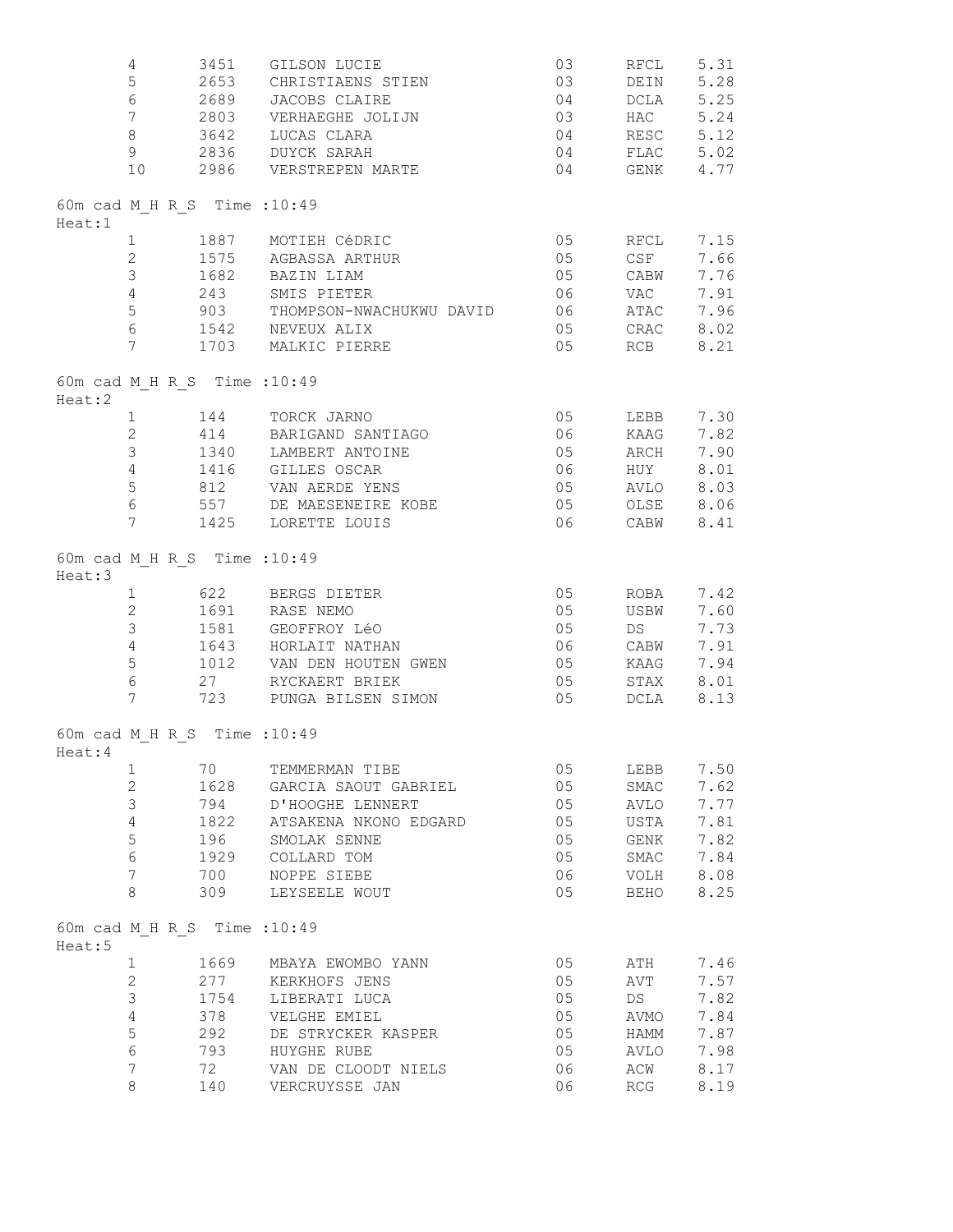| Heat:1  | 60m sc M H R S Time : 11:06 |      |                                                  |    |                 |       |
|---------|-----------------------------|------|--------------------------------------------------|----|-----------------|-------|
|         | 1                           | 3529 | LAURENT LUCA                                     | 04 | SMAC            | 7.22  |
|         | $2^{\circ}$                 |      | 3492 DULIERE NOA                                 | 04 | DS <sub>2</sub> | 7.37  |
|         | $\mathcal{S}$               |      | 2773 THIENPONDT ILIAS                            | 04 | AVLO            | 7.45  |
|         | $4 -$                       |      | 2362 DHONDT ROBBE                                | 03 | LEBB            | 7.54  |
|         | 5                           |      | 2361 CAUDRON MEINDERT                            | 04 | LEBB            | 7.57  |
|         | $6\overline{6}$             |      | 3589 MARENNE TOM                                 | 03 | HF              | 7.71  |
|         |                             |      | 3553 WIEME ALEXANDRE                             | 03 | WS              | DNF   |
| Heat:2  | 60m sc M H R S Time : 11:06 |      |                                                  |    |                 |       |
|         | 1                           |      | 2700 VERMEULEN RENDEL                            | 03 | MACW            | 7.22  |
|         | $2 \overline{2}$            |      | 2319 SIJBERS SASHA                               | 04 | SACN            | 7.32  |
|         | 3                           |      | 3516 CAMARA IBRAHIM                              | 04 | <b>WS</b>       | 7.35  |
|         | $4 -$                       |      | 3409 CUISINIER MAEL                              | 03 | ATH             | 7.67  |
|         | 5                           |      | 2794 BOUCHARRAFAT REDOUANE*                      | 03 | AVLO            | 7.74  |
|         | 6                           |      | 2241 VANDE CAVEY HENRI<br>2564 VAN IMPE JONATHAN | 03 | RCG             | 7.76  |
|         | 7                           |      |                                                  | 04 | DCLA            | 7.79  |
| Heat:3  | 60m sc M H R S Time : 11:06 |      |                                                  |    |                 |       |
|         | $1 \quad \blacksquare$      |      | 3462 COLLIGNON JULES                             | 03 | WACO            | 7.15  |
|         |                             |      | 2 2581 LECOCQ LAURENS                            | 04 | VS              | 7.32  |
|         | 3 <sup>7</sup>              |      | 2786 DIELEMAN NOA                                | 03 | AVLO            | 7.45  |
|         | $4 -$                       |      | 3179 LIENARD ROMAIN                              | 04 | OSGA            | 7.63  |
|         | 5                           |      |                                                  | 04 | LYRA            | 7.69  |
|         | 6                           |      | 2814 CEULEMANS JITSE<br>3571 KUBA ILAN           | 03 | RCB             | 7.70  |
|         | $7\phantom{.0}$             |      | 2810 WUYTS SIEMEN                                | 04 | LYRA            | 7.80  |
| Heat: 4 | 60m sc M H R S Time : 11:06 |      |                                                  |    |                 |       |
|         | $1 \quad \Box$              |      | 3310 TACK ARNAUD                                 | 03 | UAC             | 7.24  |
|         | $2^{\circ}$                 |      | 2627 VERSCHUEREN CEDRIC                          | 04 | ACW             | 7.32  |
|         | $\mathcal{S}$               |      | 3410 MUTEBA ELIE <sup>°</sup>                    | 04 | DAMP            | 7.59  |
|         | $\overline{4}$              | 2752 | VANDRIESSCHE JELLE                               | 04 | ASVO            | 7.60  |
|         | 5                           | 2382 | VAN REETH TSHWANELO                              | 04 | DEIN            | 7.63  |
|         | $6\,$                       |      | 2302 HOEDT VICTOR                                | 04 | MACW            | 7.70  |
|         | 7                           |      | 3274 BLONDIEAU NOAH                              | 04 | OSGA            | 7.88  |
| Heat:5  | 60m sc M H R S Time : 11:06 |      |                                                  |    |                 |       |
|         | $\mathbf{1}$                | 2208 | SODJI THIEL                                      | 03 | DCLA            | 7.31  |
|         | $\overline{2}$              | 2309 | GUISSE LAMINE                                    | 03 | VMOL            | 7.31  |
|         | 3                           | 3379 | DELVAUX MACéO                                    | 04 | ATH             | 7.61  |
|         | $\overline{4}$              | 2242 | VERCRUYSSE HANS                                  | 03 | RCG             | 7.62  |
|         | 5                           | 3324 | SIBOURG VALENTIN                                 | 04 | RESC            | 7.64  |
|         | 6                           |      | 2197 COLPAERT FLORENT                            | 04 | DEIN            | 7.66  |
|         | 7                           | 3498 | BLANCKAERT HUGO                                  | 03 | WS              | 7.90  |
| Heat:1  |                             |      | 60mH cad V F R S Time : 11:16                    |    |                 |       |
|         | $\mathbf 1$                 | 299  | SONNEVILLE CAMILLE                               | 06 | KAAG            | 8.82  |
|         | $\overline{2}$              | 459  | BASTIL MARGAUX                                   | 05 | ASVO            | 9.18  |
|         | 3                           | 310  | STEELS SITA                                      | 05 | HAMM            | 9.49  |
|         | $\overline{4}$              | 1022 | AELBRECHT LORIEN                                 | 05 | ACW             | 9.55  |
|         | 5                           | 1460 | LAURENT ANYSSA                                   | 06 | MOHA            | 9.59  |
|         | 6                           | 50   | VANDERVELDEN KATO                                | 05 | SACN            | 9.78  |
|         | 7                           | 825  | COWIE JADE                                       | 05 | AVLO            | 9.86  |
|         | $\,8\,$                     | 94   | MUYSHONDT EMMA                                   | 06 | LEBB            | 10.03 |
|         |                             |      |                                                  |    |                 |       |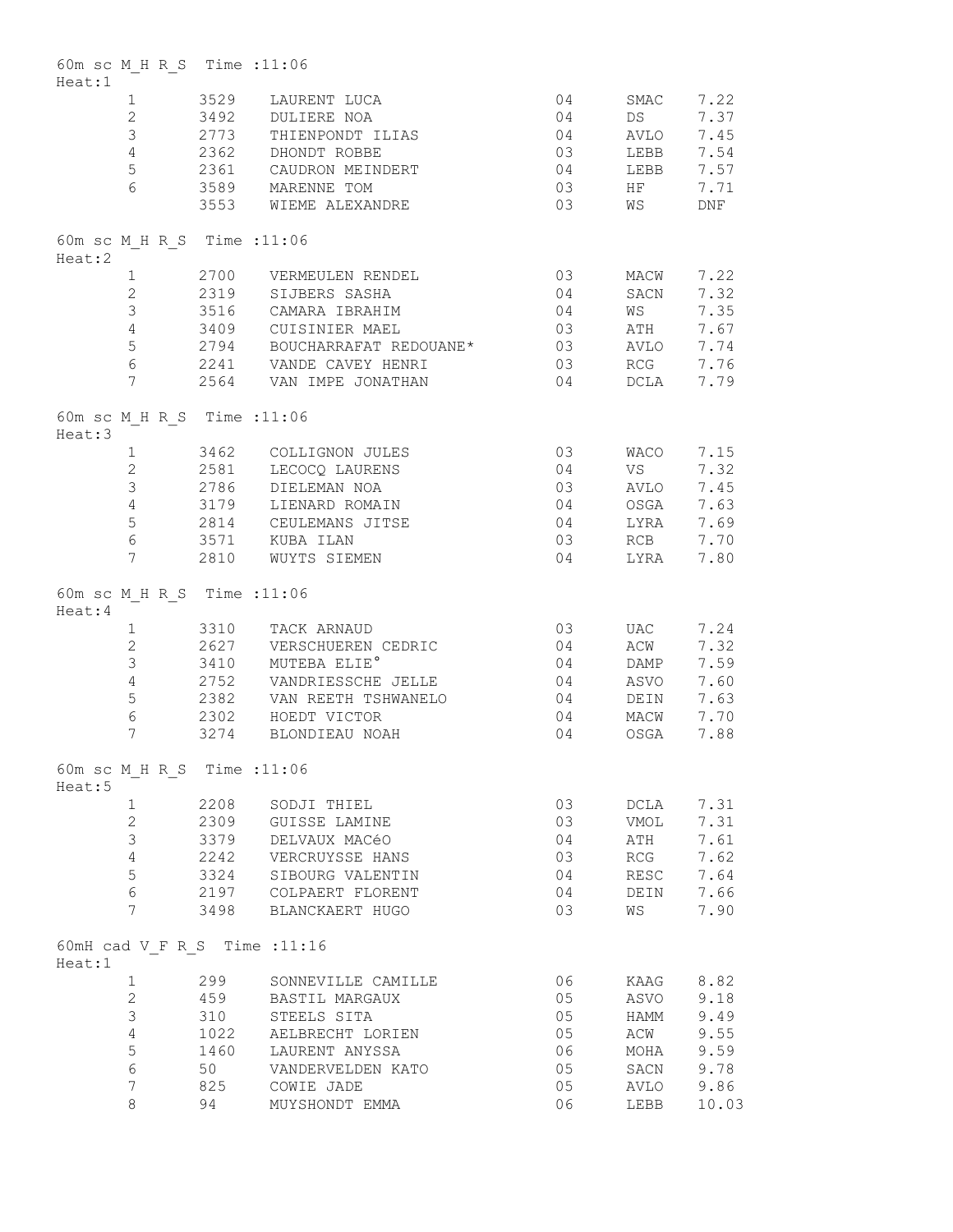| Heat:2 |                 | 60mH cad V F R S Time : 11:16 |                                                                                                                                                                                                                                                                                                                                                                                  |    |            |            |              |
|--------|-----------------|-------------------------------|----------------------------------------------------------------------------------------------------------------------------------------------------------------------------------------------------------------------------------------------------------------------------------------------------------------------------------------------------------------------------------|----|------------|------------|--------------|
|        |                 |                               | 1 647 INDEHERBERGE EMELINE 05                                                                                                                                                                                                                                                                                                                                                    |    | LOOI 9.02  |            |              |
|        |                 |                               | 2 904 MONDELAERS LAURE 600 06 RCT 9.05                                                                                                                                                                                                                                                                                                                                           |    |            |            |              |
|        |                 |                               |                                                                                                                                                                                                                                                                                                                                                                                  |    |            |            |              |
|        |                 |                               |                                                                                                                                                                                                                                                                                                                                                                                  |    |            |            |              |
|        |                 |                               |                                                                                                                                                                                                                                                                                                                                                                                  |    |            |            |              |
|        |                 |                               |                                                                                                                                                                                                                                                                                                                                                                                  |    |            |            |              |
|        |                 |                               |                                                                                                                                                                                                                                                                                                                                                                                  |    |            |            |              |
|        |                 |                               | 3 309 VAN HECKE LENA 05 HAMM 9.42<br>4 836 VERNIERS STEPHANIE 05 AVLO 9.77<br>5 354 OOGHE LAURA 06 HCO 9.87<br>6 651 VERBEKE ERINN 06 STAX 9.95<br>7 2035 DELHEZ EMMA 05 MOHA 10.08<br>91 DE SAEGHER STEFFI 05 ACW DNF                                                                                                                                                           |    |            |            |              |
| Heat:3 |                 | 60mH cad V F R S Time : 11:16 |                                                                                                                                                                                                                                                                                                                                                                                  |    |            |            |              |
|        |                 |                               | 1 842 HUTSEBAUT JUTTA 05 LYRA 8.94<br>2 525 KOEKELKOREN NOOR 05 DCLA 8.99<br>3 1436 PINSON JULIETTE 05 BBS 9.37<br>4 1549 MARDAGAINES 06 SER 9.46<br>5 1512 LOHOUES ELMI 05 CRAC 9.78<br>6 1881 ROTH EVA PINTONIALES 06 SER 9.79                                                                                                                                                 |    |            |            |              |
|        |                 |                               |                                                                                                                                                                                                                                                                                                                                                                                  |    |            |            |              |
|        |                 |                               |                                                                                                                                                                                                                                                                                                                                                                                  |    |            |            |              |
|        |                 |                               |                                                                                                                                                                                                                                                                                                                                                                                  |    |            |            |              |
|        |                 |                               |                                                                                                                                                                                                                                                                                                                                                                                  |    |            |            |              |
|        |                 |                               |                                                                                                                                                                                                                                                                                                                                                                                  |    |            |            |              |
|        |                 |                               | 7 621 DE VLEGELAER JILL 621 06 ABES 9.92                                                                                                                                                                                                                                                                                                                                         |    |            |            |              |
|        |                 |                               | 8 1937 BOUCQUEY ZÉLIE 6 195 RCB 9.99                                                                                                                                                                                                                                                                                                                                             |    |            |            |              |
| Heat:1 |                 |                               | polsstok perche sc V F Time : 12:27                                                                                                                                                                                                                                                                                                                                              |    |            |            |              |
|        |                 |                               |                                                                                                                                                                                                                                                                                                                                                                                  |    |            |            |              |
|        |                 |                               |                                                                                                                                                                                                                                                                                                                                                                                  |    |            |            |              |
|        |                 |                               |                                                                                                                                                                                                                                                                                                                                                                                  |    |            |            | BK 2<br>BK 3 |
|        |                 |                               |                                                                                                                                                                                                                                                                                                                                                                                  |    |            |            |              |
|        |                 |                               |                                                                                                                                                                                                                                                                                                                                                                                  |    |            |            |              |
|        |                 |                               |                                                                                                                                                                                                                                                                                                                                                                                  |    |            |            |              |
|        |                 |                               |                                                                                                                                                                                                                                                                                                                                                                                  |    |            |            |              |
|        |                 |                               |                                                                                                                                                                                                                                                                                                                                                                                  |    |            |            |              |
|        |                 |                               |                                                                                                                                                                                                                                                                                                                                                                                  |    |            |            |              |
|        |                 |                               | $\begin{tabular}{lllllllllllllllllllll} 1& 3303 & VANLANDGENAKER CHARLOTTE & 04 & DCLA & 3.00 & BK 1 \\ 2& 2535 & SCHELKENSE LAUREN & 03 & AVZK & 2.70 & BK 2 \\ 2& 2988 & DE TAEYE LORE & 04 & RCT & 2.70 & BK 3 \\ 4& 2658 & VERCATGNE METTE & 04 & VMOL & 2.70 & BK 3 \\ 3066 & DE SCHEEPPER KATO & 03 & ASVO & 2.50 & \\ 5& 3511 & DELHAYE AURORE & 03 & ATC & 2.50 & \\ 7&$ |    |            |            |              |
|        |                 | 60mH sc V F R S Time : 11:35  |                                                                                                                                                                                                                                                                                                                                                                                  |    |            |            |              |
| Heat:1 |                 |                               |                                                                                                                                                                                                                                                                                                                                                                                  |    |            |            |              |
|        |                 |                               |                                                                                                                                                                                                                                                                                                                                                                                  |    |            |            |              |
|        |                 |                               | 1 3703 MORTANT ALEXANDRA $2$ 2893 WAUTERS EMMA 03 DAC 9.00<br>3 2696 DE NAEYER MARIE 03 ACME 9.12                                                                                                                                                                                                                                                                                |    |            |            |              |
|        |                 |                               |                                                                                                                                                                                                                                                                                                                                                                                  |    |            |            |              |
|        | 4               |                               | 3425 BEGHIN NOA                                                                                                                                                                                                                                                                                                                                                                  | 04 | JSMC 9.18  |            |              |
|        | 5               |                               | 2878 MARIEN SVELTE                                                                                                                                                                                                                                                                                                                                                               | 03 | LYRA 9.27  |            |              |
|        | $6\degree$      |                               | 3545 MARTINEZ LISA                                                                                                                                                                                                                                                                                                                                                               | 03 | HF 9.81    |            |              |
|        | $7\overline{ }$ |                               | 3723     ABSIL ZOE<br>2786     DIOUF LOUISE                                                                                                                                                                                                                                                                                                                                      | 03 |            | CSDY 10.39 |              |
|        |                 |                               |                                                                                                                                                                                                                                                                                                                                                                                  | 04 | KAAG DNF   |            |              |
| Heat:2 |                 | 60mH sc V F R S Time : 11:35  |                                                                                                                                                                                                                                                                                                                                                                                  |    |            |            |              |
|        |                 |                               | 1 3709 TALOTTI LOLA                                                                                                                                                                                                                                                                                                                                                              | 03 | MOHA 8.72  |            |              |
|        | $\overline{2}$  |                               | 3585 KEDZIERSKI EVA                                                                                                                                                                                                                                                                                                                                                              | 04 | CSDY 8.94  |            |              |
|        | $\mathcal{S}$   |                               | 2691 SONNEVILLE AMELIE                                                                                                                                                                                                                                                                                                                                                           | 04 | KAAG 8.95  |            |              |
|        | $4\overline{ }$ |                               | 2570 BOONEN LORE                                                                                                                                                                                                                                                                                                                                                                 | 04 | LOOI 8.98  |            |              |
|        | 5 <sup>5</sup>  |                               |                                                                                                                                                                                                                                                                                                                                                                                  | 03 | <b>BBS</b> | 9.40       |              |
|        | 6               |                               | 3474 – JéROUVILLE ERJA<br>2986 – VERSTREPEN MARTE                                                                                                                                                                                                                                                                                                                                | 04 | GENK       | 9.42       |              |
|        | $7\phantom{.0}$ |                               | 3446 CORNEZ MARINE                                                                                                                                                                                                                                                                                                                                                               | 03 | USBW 9.53  |            |              |
|        | 8               |                               | 2961 SILVERANS JANE                                                                                                                                                                                                                                                                                                                                                              | 03 | EA         | 9.57       |              |
| Heat:3 |                 | 60mH sc V F R S Time : 11:35  |                                                                                                                                                                                                                                                                                                                                                                                  |    |            |            |              |
|        | $1 \quad$       |                               | 2790 OLIVEIRA ASHLEY                                                                                                                                                                                                                                                                                                                                                             | 03 | ZWAT 8.87  |            |              |
|        | $\mathbf{2}$    |                               |                                                                                                                                                                                                                                                                                                                                                                                  | 04 | HAMM 8.93  |            |              |
|        | 3               |                               |                                                                                                                                                                                                                                                                                                                                                                                  | 03 | AVKA       | 9.07       |              |
|        | 4               |                               | 2699 VERHAVERT AMELIE<br>2642 VAN DEN BRANDE LAURA<br>2853 OWUSU BERYL                                                                                                                                                                                                                                                                                                           | 03 | RCG        | 9.09       |              |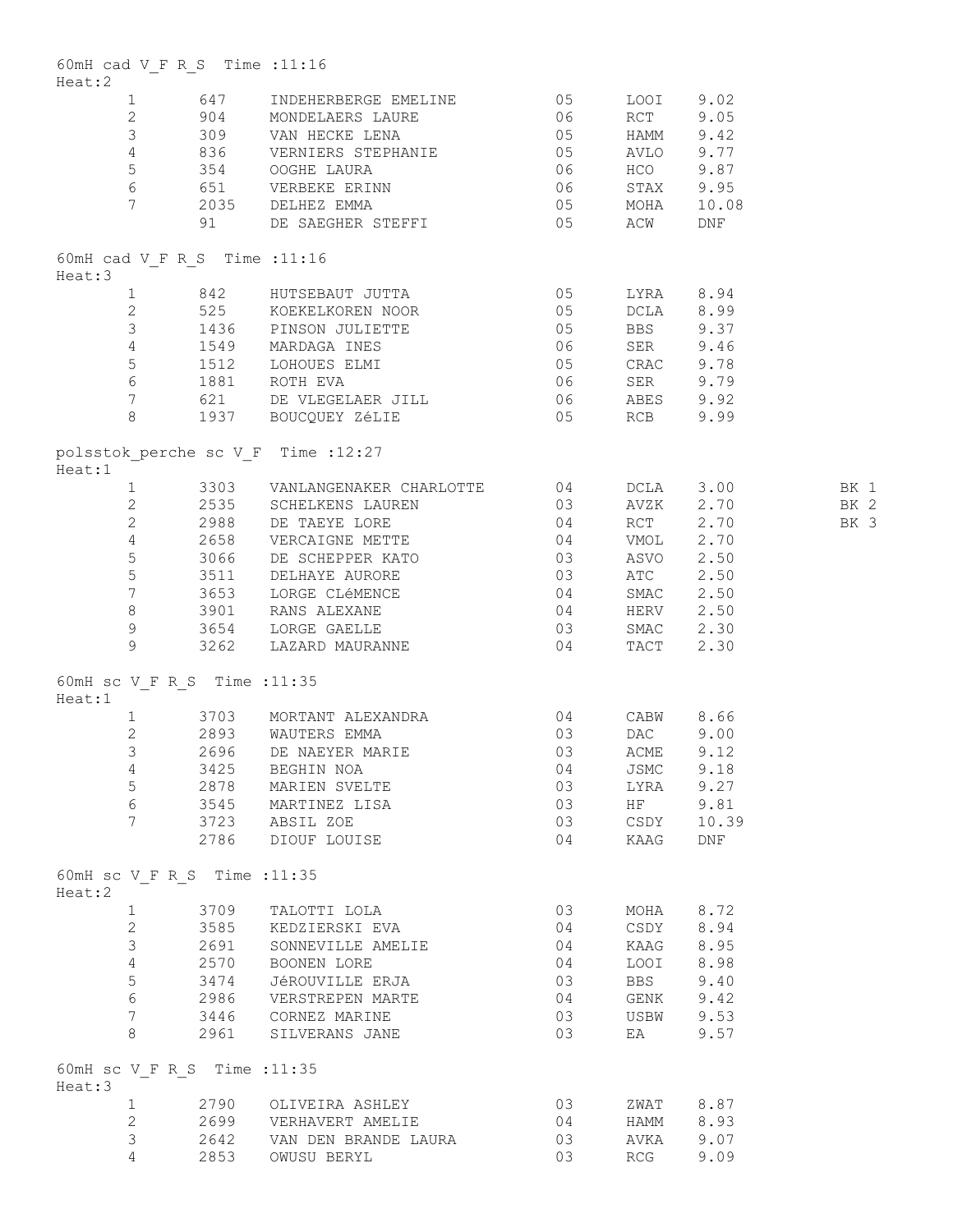| 5               | 2689                          | JACOBS CLAIRE                                                                  | 04                                        |           | DCLA 9.34              |             |
|-----------------|-------------------------------|--------------------------------------------------------------------------------|-------------------------------------------|-----------|------------------------|-------------|
| 6               |                               | 3537 BUIS NOA                                                                  | 03                                        |           | FCHA 9.43              |             |
|                 |                               | 7 2923 REWEGHS STEFKA 03                                                       |                                           |           | DAC 9.45               |             |
| 8               |                               | 2948 DENECKER AMÉLIE 64                                                        |                                           |           | ROBA 9.46              |             |
|                 |                               |                                                                                |                                           |           |                        |             |
|                 |                               | kogel poids cad V F Time : 12:15                                               |                                           |           |                        |             |
| Heat:1          |                               |                                                                                |                                           |           |                        |             |
|                 |                               | 1 1905 MATHIEU JULIA°<br>2 36 TAY SENA                                         | $\begin{array}{c} 0.5 \\ 0.5 \end{array}$ | RESC      | 14.35                  | CB 1        |
|                 |                               |                                                                                |                                           | STAX      | 14.26                  | BK 2        |
| $\mathcal{S}$   |                               | 1351 SCUTTENAIRE CLARA                                                         | 05                                        | CABW      | 13.10                  | CB 3        |
| $\overline{4}$  |                               | 904 MONDELAERS LAURE                                                           | 06                                        | RCT       | 11.93                  |             |
| $\mathsf S$     |                               | 742 KOPPERT ELISABETH 06                                                       |                                           | ATAC      | 11.24                  |             |
|                 |                               | 6 386 VAN EECKHOVEN ANNELIES 06                                                |                                           | OLSE      | 11.19                  |             |
|                 |                               | 7 43 VERKOYEN APRILL                                                           | $\sim$ 05                                 | SACN      | 10.76                  |             |
| 8               |                               | 1760 LAMA ROSE                                                                 | 06                                        | USBW      | 10.18                  |             |
| 9 <sup>1</sup>  |                               |                                                                                |                                           |           | ACHL 9.74              |             |
| 10              |                               | 474       JACOBIEN LENNE<br>1650     DAUGE OCEANE                              | 06<br>06                                  |           | MOHA 9.56              |             |
|                 |                               |                                                                                |                                           |           |                        |             |
| Heat:1          |                               | hoog hauteur cad V F Time : 12:51                                              |                                           |           |                        |             |
|                 |                               | 1 923 MAES MEREL                                                               | 05                                        | ACW       | 1.80                   | BK 1        |
|                 |                               | 2 1885 HERVERS ANNE-LAURE 65 HERV                                              |                                           |           | 1.75 CB 2              |             |
| $\mathcal{S}$   |                               | 28 BRISSON ESTHER                                                              | 05                                        | STAX      | 1.61                   | BK 3        |
| $\overline{4}$  |                               | 444 HEYMANS HANNELORE 05                                                       |                                           | EA        | 1.56                   |             |
| 5 <sub>5</sub>  |                               | 313 RUYS CARO                                                                  |                                           |           | 1.53                   |             |
| $6\overline{6}$ |                               |                                                                                | 05 SPBO<br>06 ACLO<br>06 SER<br>05 HF     |           | 1.53                   |             |
| 7 <sup>7</sup>  |                               | 1492 DAUMERIE OLIVIA<br>1881 – ROTH EVA                                        |                                           |           | 1.50                   |             |
| 8               |                               | 1433 GOMEZ LéA                                                                 |                                           |           | 1.50                   |             |
| $\overline{9}$  |                               | 571 DE VRIES SAM                                                               | 05 LYRA                                   |           |                        |             |
| 9               |                               | 1845 DUBOIS ANAELLE 65                                                         |                                           | <b>DS</b> | 1.45<br>1.45           |             |
|                 |                               |                                                                                |                                           |           |                        |             |
| Heat:1          |                               | ver longueur cad M H Time : 12:21                                              |                                           |           |                        |             |
| $1 \quad$       |                               | 80 DE KETELAERE STAN                                                           | $05$<br>$05$                              |           | DEIN 6.20              | <b>BK</b> 1 |
| $2^{\circ}$     |                               |                                                                                |                                           |           |                        | $CB$ 2      |
| $\mathcal{S}$   |                               | 1306     VANDOOREN  GATIEN<br>624        PROFETA  SIMON                        | 05                                        |           | JSMC 5.91<br>GENK 5.81 | BK 3        |
| $\overline{4}$  |                               | 1635 PIROTTE CLÉMENT                                                           | 05                                        | HUY       | 5.79                   |             |
|                 |                               | 351 RAMAKERS SVERRE                                                            | 05                                        |           | MACW 5.73              |             |
| 5               |                               |                                                                                |                                           |           |                        |             |
| 6               |                               | 518 BERCKVENS VIKTOR                                                           | 05                                        |           | ATAC 5.62              |             |
| 7 <sup>7</sup>  |                               | 653 GEERITS GIJS                                                               | 05                                        | BREE 5.51 |                        |             |
| 8               |                               | 1015 WYNS RUNE                                                                 | 05                                        | DAC       | 5.46                   |             |
| 9               |                               | 537 VERMAUT BEN                                                                | 06                                        | OEH       | 5.31                   |             |
|                 |                               | 1684 FRANÇOIS XAVIER                                                           | 05                                        | CABW      | ΝM                     |             |
| Heat:1          | 60mH cad M H R S Time : 12:07 |                                                                                |                                           |           |                        |             |
|                 | 1 1829                        | MOUNTEWOU AUSTIN                                                               | 05                                        |           | SMAC 8.62              |             |
| $\overline{2}$  |                               | 420 DE RAEDT BRAM                                                              | 05                                        | AVT       | 8.85                   |             |
| $\mathcal{S}$   |                               | 78 TAVERNIER VICTOR                                                            | 05                                        | DEIN      | 8.95                   |             |
|                 | $4\overline{ }$               | 1691 RASE NEMO                                                                 | 05                                        |           | USBW 9.05              |             |
| 5               |                               |                                                                                | 05                                        |           | 9.40                   |             |
| $6\overline{6}$ |                               | 1860 DEKEGEL ACHILLE                                                           |                                           | ATH       |                        |             |
| $7\phantom{.}$  |                               | 1596 THOMAS ETHAN                                                              | 06                                        | USBW      | 9.68                   |             |
|                 | 888                           | BEKAERT JOPPE                                                                  | 05                                        | AVR       | 9.94                   |             |
| Heat:2          | 60mH cad M H R S Time : 12:07 |                                                                                |                                           |           |                        |             |
| $\mathbf{1}$    |                               | 825 VERNIERS MAXIM                                                             | 05                                        |           | AVLO 8.86              |             |
| $\mathbf{2}$    |                               | 197 VANOIRBEEK JARO                                                            | 05                                        |           | GENK 8.88              |             |
| 3               |                               | 288 BARBIO MATISSE                                                             | 05                                        |           | KAAG 9.27              |             |
| $\overline{4}$  |                               | 1643 HORLAIT NATHAN                                                            | 06                                        |           | CABW 9.32              |             |
| 5               |                               |                                                                                | 05                                        | DCLA      | 9.42                   |             |
| $\epsilon$      |                               |                                                                                | 05                                        | RCG       | 9.71                   |             |
| 7               |                               | 723 – PUNGA BILSEN SIMON<br>234 – CLINCKSPOOR RENÉ<br>613 – VAN ROMPAEY KAMIEL | 06                                        | ROBA      | 9.78                   |             |
|                 |                               |                                                                                |                                           |           |                        |             |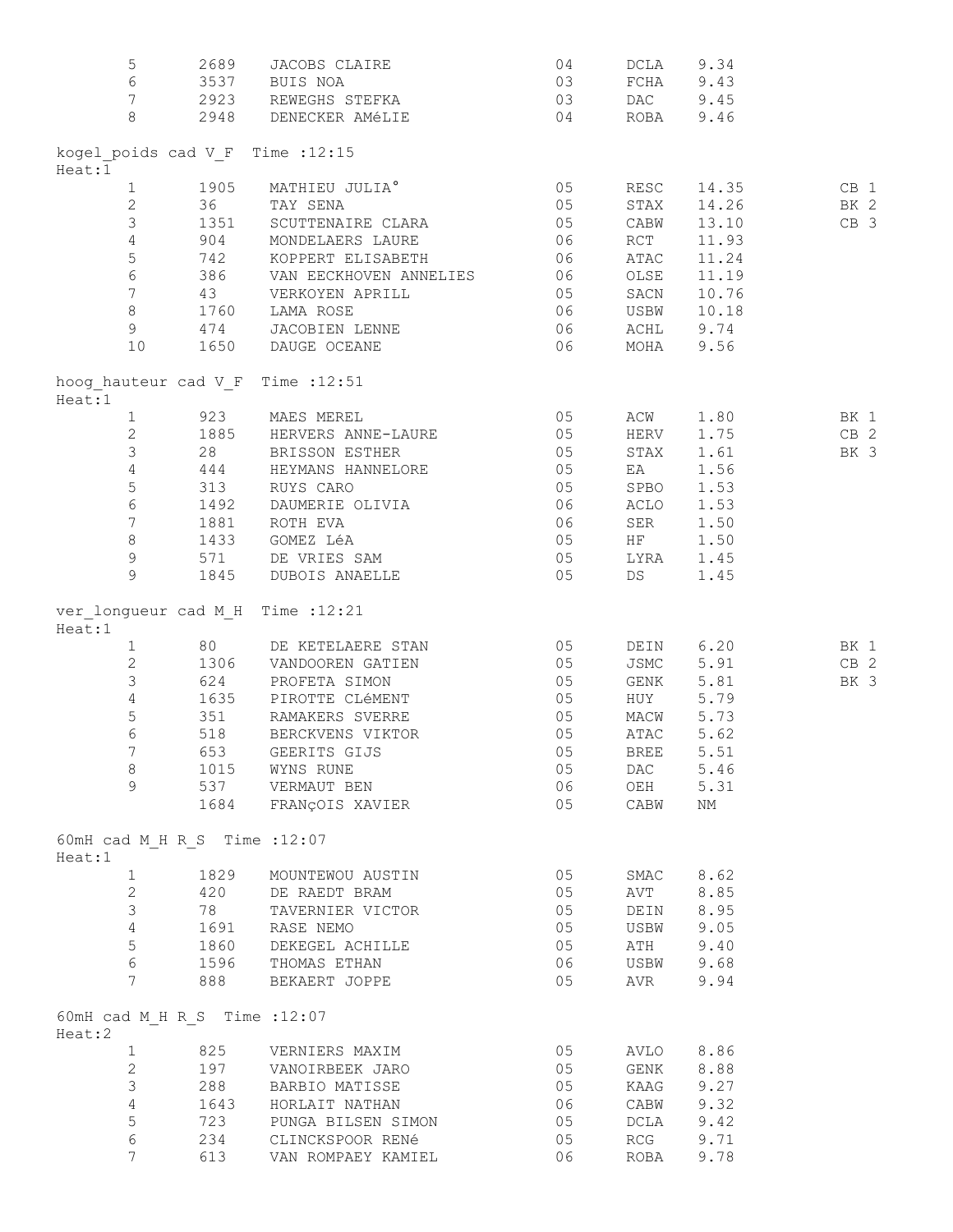|        | 8                            |      | 932 VERBRUGGEN THOMAS 06 KAPE 9.82                                                                                                                                                                                                                                                                                          |    |             |           |                 |
|--------|------------------------------|------|-----------------------------------------------------------------------------------------------------------------------------------------------------------------------------------------------------------------------------------------------------------------------------------------------------------------------------|----|-------------|-----------|-----------------|
|        |                              |      | 60mH cad M H R S Time : 12:07                                                                                                                                                                                                                                                                                               |    |             |           |                 |
| Heat:3 |                              |      |                                                                                                                                                                                                                                                                                                                             |    |             |           |                 |
|        |                              |      |                                                                                                                                                                                                                                                                                                                             |    |             |           |                 |
|        |                              |      |                                                                                                                                                                                                                                                                                                                             |    |             |           |                 |
|        |                              |      |                                                                                                                                                                                                                                                                                                                             |    |             |           |                 |
|        |                              |      |                                                                                                                                                                                                                                                                                                                             |    |             |           |                 |
|        |                              |      |                                                                                                                                                                                                                                                                                                                             |    |             |           |                 |
|        |                              |      |                                                                                                                                                                                                                                                                                                                             |    |             |           |                 |
|        |                              |      |                                                                                                                                                                                                                                                                                                                             |    |             |           |                 |
|        |                              |      |                                                                                                                                                                                                                                                                                                                             |    |             |           |                 |
|        |                              |      | 1 299 DIDDENS JÖRNE 05 SPBO 9.01<br>2 1425 LORETTE LOUIS 06 CABW 9.24<br>3 800 HEIRMAN JESSE 05 AVLO 9.44<br>4 656 TIMMERMAN ELI 05 ATLA 9.47<br>1521 MASSEZ MAXIME 06 CSDY 9.58<br>6 1911 SCHEERE THÉODORE 05 RCB 9.62<br>7 1653 SIMON GU                                                                                  |    |             |           |                 |
|        | 60mH sc M H R S Time : 12:07 |      |                                                                                                                                                                                                                                                                                                                             |    |             |           |                 |
| Heat:1 |                              |      |                                                                                                                                                                                                                                                                                                                             |    |             |           |                 |
|        |                              |      |                                                                                                                                                                                                                                                                                                                             |    |             |           |                 |
|        |                              |      |                                                                                                                                                                                                                                                                                                                             |    |             |           |                 |
|        |                              |      |                                                                                                                                                                                                                                                                                                                             |    |             |           |                 |
|        |                              |      |                                                                                                                                                                                                                                                                                                                             |    |             |           |                 |
|        |                              |      |                                                                                                                                                                                                                                                                                                                             |    |             |           |                 |
|        |                              |      |                                                                                                                                                                                                                                                                                                                             |    |             |           |                 |
|        |                              |      |                                                                                                                                                                                                                                                                                                                             |    |             |           |                 |
|        |                              |      | $\begin{tabular}{lllllllllllllllll} 1&3216&FLORKIN THOMAS&03&FCHA&8.20\\ 2&2538&SLAUS ROBBERT&03&DAC&8.53\\ 3&2679&VAN VLIET ALEXANDER&04&KAAG&8.54\\ 4&2289&SCHEERDER NIELS&03&AVKA&8.66\\ 5&2553&EYCKMANS FEDDE&03&ABES&8.80\\ 6&3192&ARIFT I LIAS&04&RESC&8.89\\ 7&3350&SIMON ARTHUR&03&CABW&9.18\\ 8&2195&ALMEY JORREN$ |    |             |           |                 |
|        | 60mH sc M H R S Time : 12:07 |      |                                                                                                                                                                                                                                                                                                                             |    |             |           |                 |
| Heat:2 |                              |      | 1 2428 BACARI ELIE 03 DCLA 8.24<br>2 2172 VERCAEREN LUCAS 04 ACHL 8.34<br>3 2240 STEVENS BRECHT 03 RCG 8.69<br>3 3110 MUTEBA ELIE® 04 DAMP 8.76<br>5 3171 RIGA AUDRIC 03 HUY 9.05<br>6 2530 ELSLANDER FIEL 03 FLAC 9.09                                                                                                     |    |             |           |                 |
|        |                              |      |                                                                                                                                                                                                                                                                                                                             |    |             |           |                 |
|        |                              |      |                                                                                                                                                                                                                                                                                                                             |    |             |           |                 |
|        |                              |      |                                                                                                                                                                                                                                                                                                                             |    |             |           |                 |
|        |                              |      |                                                                                                                                                                                                                                                                                                                             |    |             |           |                 |
|        |                              |      |                                                                                                                                                                                                                                                                                                                             |    |             |           |                 |
|        |                              |      |                                                                                                                                                                                                                                                                                                                             |    |             |           |                 |
|        |                              |      |                                                                                                                                                                                                                                                                                                                             |    |             |           |                 |
|        |                              |      |                                                                                                                                                                                                                                                                                                                             |    |             |           |                 |
|        | 60mH sc M H R S Time : 12:07 |      |                                                                                                                                                                                                                                                                                                                             |    |             |           |                 |
| Heat:3 |                              |      |                                                                                                                                                                                                                                                                                                                             |    |             |           |                 |
|        |                              |      | $\begin{tabular}{lllllllllll} 1 & 3226 & ABDOUT WAHAB MIMOUN & 04 & HF & 8.31 \\ 2 & 2614 & VANDEKEERE VIKTOR & 03 & DAC & 8.66 \\ 3 & 3330 & STAVART PIERRE & 04 & CSDY & 8.71 \\ \end{tabular}$                                                                                                                           |    |             |           |                 |
|        |                              |      |                                                                                                                                                                                                                                                                                                                             |    |             |           |                 |
|        |                              |      |                                                                                                                                                                                                                                                                                                                             |    |             |           |                 |
|        | 4                            | 2196 | BOONE NATHAN                                                                                                                                                                                                                                                                                                                | 04 | DEIN 8.71   |           |                 |
|        | 5                            |      | 3456 OTJACQUES ALEXANDRE                                                                                                                                                                                                                                                                                                    | 04 |             | SMAC 8.91 |                 |
|        | $\epsilon$                   |      | 2440 VAN HOOF WOUT                                                                                                                                                                                                                                                                                                          | 04 | VS <b>V</b> | 9.17      |                 |
|        | 7                            | 2582 | D'HAESE LUCA                                                                                                                                                                                                                                                                                                                | 04 | ACP 9.17    |           |                 |
|        | 8                            | 3535 | SCHIEPERS ALEXANDRE                                                                                                                                                                                                                                                                                                         | 04 | RFCL        | 9.31      |                 |
|        |                              |      | ver longueur cad V F Time : 13:28                                                                                                                                                                                                                                                                                           |    |             |           |                 |
| Heat:1 |                              |      |                                                                                                                                                                                                                                                                                                                             |    |             |           |                 |
|        | $\mathbf{1}$                 | 412  | FRANCART ELODIE                                                                                                                                                                                                                                                                                                             | 05 | ADD         | 5.70      | BK 1            |
|        | 2                            | 299  | SONNEVILLE CAMILLE                                                                                                                                                                                                                                                                                                          | 06 | KAAG        | 5.56      | BK 2            |
|        | 3                            | 298  | BOONE YELENA                                                                                                                                                                                                                                                                                                                | 05 | KAAG        | 5.35      | BK 3            |
|        | 4                            | 612  | DEVILLé ZOë                                                                                                                                                                                                                                                                                                                 | 05 | ADD         | 5.11      |                 |
|        | 5                            | 1436 | PINSON JULIETTE                                                                                                                                                                                                                                                                                                             | 05 | <b>BBS</b>  | 5.11      |                 |
|        | $\epsilon$                   | 43   | VERKOYEN APRILL                                                                                                                                                                                                                                                                                                             | 05 | SACN        | 4.98      |                 |
|        | $7\phantom{.}$               | 510  | DE BRUYCKER NORAH                                                                                                                                                                                                                                                                                                           | 06 | HAC         | 4.95      |                 |
|        | 8                            | 1571 | STREPENNE JEANNE                                                                                                                                                                                                                                                                                                            | 05 | CSDY        | 4.89      |                 |
|        | 9                            | 548  | NAESSENS PAULIEN                                                                                                                                                                                                                                                                                                            | 05 | AZW         | 4.84      |                 |
|        |                              | 577  | HEYVAERT NONA                                                                                                                                                                                                                                                                                                               | 05 | LEBB        | NΜ        |                 |
|        |                              |      | polsstok perche cad M H Time : 14:21                                                                                                                                                                                                                                                                                        |    |             |           |                 |
| Heat:1 |                              |      |                                                                                                                                                                                                                                                                                                                             |    |             |           |                 |
|        | 1                            |      | 1351 GALLOO TIMOTHEE                                                                                                                                                                                                                                                                                                        | 05 | ATC         | 3.80      | BK 1            |
|        | 2                            | 1782 | DEWEL HUGO                                                                                                                                                                                                                                                                                                                  | 05 | USBW        | 3.70      | CB <sub>2</sub> |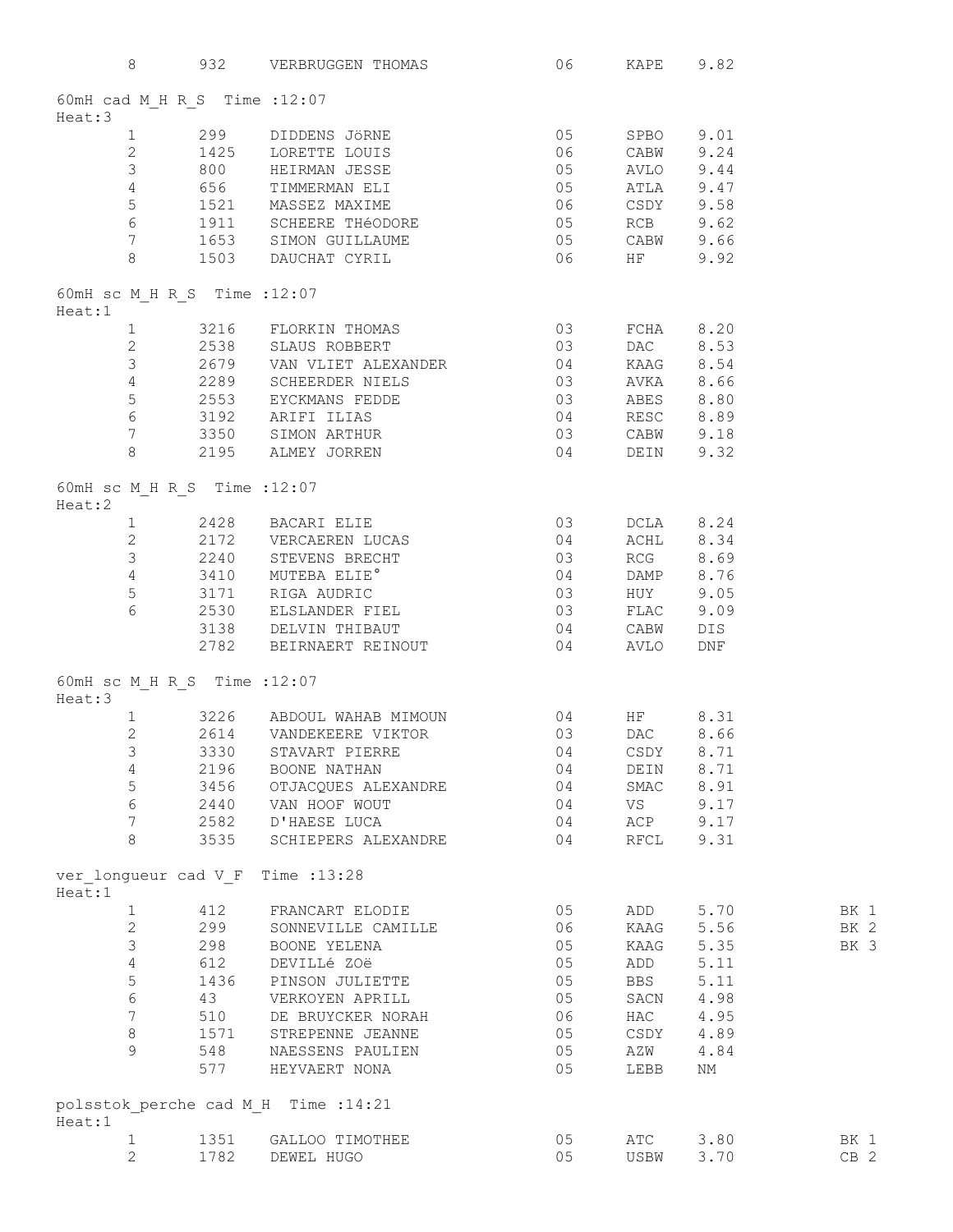| 3                                         | 663  | PHILTJENS YLIO                                           | 06             | DCLA       | 3.50                   | BK 3            |
|-------------------------------------------|------|----------------------------------------------------------|----------------|------------|------------------------|-----------------|
| $\overline{4}$                            | 659  | GINKELS RUNE                                             | 05             | RCT        | 3.50                   |                 |
| $\overline{4}$                            | 1519 | FONTEYN MARTIN                                           | 05             |            | CSDY 3.50              |                 |
| $6\,$                                     |      | 1428 SERRA ROMAIN                                        | 05             | <b>BBS</b> | 3.40                   |                 |
| $7\phantom{.0}$                           |      | 580 DESMET MILAN                                         | 06 06          |            | ABES 3.30              |                 |
| $8\,$                                     |      | 68 VERHULST IDES                                         | 05             |            | ACW 3.30               |                 |
| 9                                         | 957  | HUYGHELIER JELLE                                         | 06 06          | ACME       | 3.10                   |                 |
| 60mH sc H M FIN Time : 13:57              |      |                                                          |                |            |                        |                 |
| Heat:1                                    |      | 2428 BACARI ELIE                                         | 03             |            |                        |                 |
| $\mathbf{1}$<br>$\mathbf{2}$              |      | 3216 FLORKIN THOMAS                                      | 03             |            | DCLA 8.16<br>FCHA 8.19 | BK 1            |
| $\mathfrak{Z}$                            |      |                                                          |                |            |                        | CB <sub>2</sub> |
| $\overline{4}$                            |      | 3226 ABDOUL WAHAB MIMOUN 04                              |                |            | HF 8.24                | CB <sub>3</sub> |
| 5                                         |      | 2172 VERCAEREN LUCAS                                     | 04             |            | ACHL 8.38              |                 |
| $6\phantom{.}6$                           |      | 2538 SLAUS ROBBERT                                       | 03             | DAC        | 8.54                   |                 |
| $7\overline{ }$                           |      | 2614 VANDEKEERE VIKTOR                                   | 03             | <b>DAC</b> | 8.61                   |                 |
| 8                                         |      | 2289     SCHEERDER NIELS<br>2679     VAN VLIET ALEXANDER | 03<br>04       |            | AVKA 8.76<br>KAAG 8.76 |                 |
| 60mH cad M H FIN Time : 13:58             |      |                                                          |                |            |                        |                 |
| Heat:1                                    |      |                                                          |                |            |                        |                 |
| $\mathbf{1}$                              |      | 1829 MOUNTEWOU AUSTIN                                    | 05             |            | $SMAC$ 8.44            | CB 1            |
| $\mathbf{2}$                              |      | 825 VERNIERS MAXIM                                       | 0 <sub>5</sub> |            | AVLO 8.70              | BK 2            |
| $\mathcal{S}$                             |      | 420 DE RAEDT BRAM                                        | 05             | AVT        | 8.78                   | BK 3            |
| $\overline{4}$                            | 1691 | RASE NEMO                                                | 05             | USBW       | 8.82                   |                 |
| 5                                         | 299  | DIDDENS JÖRNE                                            | 05             | SPBO       | 8.90                   |                 |
| $6\,$                                     | 78   | TAVERNIER VICTOR                                         | 05             |            | DEIN 9.09              |                 |
| $7\overline{ }$                           |      | 1425 LORETTE LOUIS                                       | 06             |            | CABW 9.17              |                 |
| 8                                         |      | 197 VANOIRBEEK JARO                                      | 05             | GENK       | 9.23                   |                 |
| 60mH sc V F FIN Time : 13:58<br>Heat:1    |      |                                                          |                |            |                        |                 |
| $\mathbf{1}$                              |      | 3709 TALOTTI LOLA                                        | 03             |            | $MOHA$ 8.44            | CB 1            |
| $\mathbf{2}$                              |      | 3703 MORTANT ALEXANDRA                                   | 04             |            | CABW 8.61              | CB <sub>2</sub> |
| 3                                         |      |                                                          | 04             | HAMM       | 8.66                   | BK 3            |
| $\overline{4}$                            |      | 2699     VERHAVERT AMELIE<br>2790     OLIVEIRA ASHLEY    | 03             | ZWAT       | 8.70                   |                 |
| 5                                         |      | 2691 SONNEVILLE AMELIE                                   | 04             | KAAG       | 8.85                   |                 |
| $\sqrt{6}$                                | 2893 | WAUTERS EMMA                                             | 03             | <b>DAC</b> | 8.95                   |                 |
| $\overline{7}$                            | 2570 | BOONEN LORE                                              | 04             |            | LOOI 9.02              |                 |
| 8                                         | 3585 | KEDZIERSKI EVA                                           | 04             | CSDY       | 9.26                   |                 |
| 60mH cad V F FIN Time : 14:03             |      |                                                          |                |            |                        |                 |
| Heat:1                                    |      |                                                          |                |            |                        |                 |
| $\mathbf{1}$                              | 299  | SONNEVILLE CAMILLE                                       | 06             |            | KAAG 8.75              | BK 1            |
| $\overline{c}$                            | 842  | HUTSEBAUT JUTTA                                          | 05             |            | LYRA 8.83              | BK 2            |
| 3                                         | 525  | KOEKELKOREN NOOR                                         | 05             |            | DCLA 8.85              | BK 3            |
| $\overline{4}$                            |      | 459 BASTIL MARGAUX                                       | 05             |            | ASVO 8.87              |                 |
| $\mathsf S$                               |      | 904 MONDELAERS LAURE                                     | 06 06          |            | RCT 8.89               |                 |
| $6\phantom{.}6$                           |      | 647 INDEHERBERGE EMELINE                                 | 05             |            | LOOI 8.92              |                 |
| $7\overline{ }$                           |      | 309 VAN HECKE LENA                                       | 05             |            | HAMM 9.28              |                 |
| 8                                         |      | 1436 PINSON JULIETTE                                     | 05             | <b>BBS</b> | 9.40                   |                 |
| kogel poids sc M H Time : 14:47<br>Heat:1 |      |                                                          |                |            |                        |                 |
| $\mathbf{1}$                              |      | 2292 ANTHONISSEN ALEXANDER 04                            |                | KAPE       | 18.05                  | BK 1            |
| $\mathbf{2}$                              |      | 2439 DE LATHAUWER ANDREAS                                | 03             | <b>VS</b>  | 16.90                  | BK 2            |
| $\mathfrak{Z}$                            |      | 2345 VANDERBORGHT ARNE                                   | 03             | DCLA       | 15.89                  | BK 3            |
| $\overline{4}$                            |      | 2306 DE WIT RAFAEL                                       | 03             | HAMM       | 15.14                  |                 |
| 5                                         | 2527 | STUYVEN PIETER                                           | 04             | HAMM       | 13.99                  |                 |
| $6\,$                                     | 2191 | ANDRIES XANDER                                           | 04             | ACW        | 13.61                  |                 |
| $7\phantom{.}$                            | 2720 | AMEELE MATTICE                                           | 03             | HAC        | 13.45                  |                 |
| $\,8\,$                                   | 2156 | DAS JOBBE                                                | 03             | STAX       | 13.18                  |                 |
| 9                                         | 2807 | BROECKAERT CéDRIC                                        | 04             | VS         | 11.86                  |                 |
|                                           |      |                                                          |                |            |                        |                 |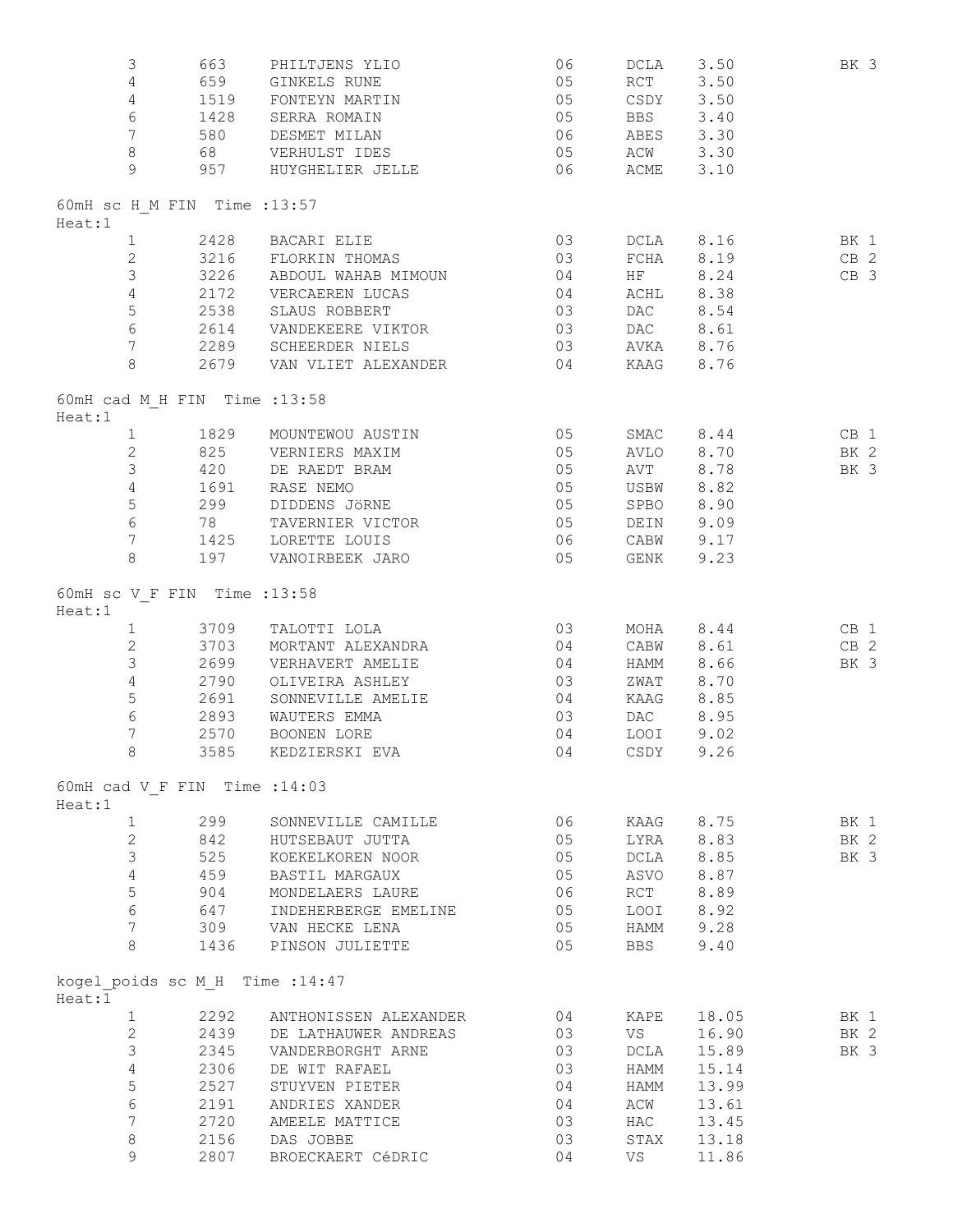|                                            |      | 10 2817 CLAES JONATHAN 03 ACHL 11.58                                                                                                                                                                                                                                                                                                          |    |                            |       |             |
|--------------------------------------------|------|-----------------------------------------------------------------------------------------------------------------------------------------------------------------------------------------------------------------------------------------------------------------------------------------------------------------------------------------------|----|----------------------------|-------|-------------|
|                                            |      | hinkstap_triple saut sc M_H Time :14:59<br>Heat:1                                                                                                                                                                                                                                                                                             |    |                            |       |             |
|                                            |      | 2 2955 MEES MATHIAS 04 BVAC 13.10 BK 1<br>2 3223 GRANDJEAN EMILE 03 DAMP 12.78 CB 2<br>3 2865 THOMPSON-NWACHUKWU HOLY-I 04 ATAC 12.61 BK 3<br>4 2553 EYCKMANS FEDDE 03 ABES 12.47<br>5 2579 EL HAMROUNI IDRIS 04 HAKI 12.16<br>6 2765 VI                                                                                                      |    |                            |       |             |
|                                            |      |                                                                                                                                                                                                                                                                                                                                               |    |                            |       |             |
|                                            |      |                                                                                                                                                                                                                                                                                                                                               |    |                            |       |             |
|                                            |      |                                                                                                                                                                                                                                                                                                                                               |    |                            |       |             |
|                                            |      |                                                                                                                                                                                                                                                                                                                                               |    |                            |       |             |
|                                            |      |                                                                                                                                                                                                                                                                                                                                               |    |                            |       |             |
|                                            |      |                                                                                                                                                                                                                                                                                                                                               |    |                            |       |             |
|                                            |      |                                                                                                                                                                                                                                                                                                                                               |    |                            |       |             |
|                                            |      |                                                                                                                                                                                                                                                                                                                                               |    |                            |       |             |
| 10                                         |      | 9 2916 BROEDERS LENNERT 03 LOOI 11.71<br>10 3604 HOFFKEN QUENTIN° 04 RIWA 11.55                                                                                                                                                                                                                                                               |    |                            |       |             |
| 11                                         |      | 2908 DEKAEZEMAKER HENOK 03 AVR                                                                                                                                                                                                                                                                                                                |    |                            | 11.40 |             |
| 400m cad V F RF FD Time : 14:28<br>Heat:1  |      |                                                                                                                                                                                                                                                                                                                                               |    |                            |       |             |
|                                            |      |                                                                                                                                                                                                                                                                                                                                               |    |                            |       |             |
|                                            |      |                                                                                                                                                                                                                                                                                                                                               |    |                            |       |             |
|                                            |      |                                                                                                                                                                                                                                                                                                                                               |    |                            |       |             |
|                                            |      |                                                                                                                                                                                                                                                                                                                                               |    |                            |       |             |
|                                            |      | $\begin{tabular}{lllllllllll} 1&1707&\texttt{COLLETTE FLORA} &05&\texttt{ARCH}&61.60\\ 2&836&\texttt{VERNIERS STEPHANIE}&05&\texttt{AVLO}&62.54\\ 3&648&\texttt{VAN VAREENBERGH JULIE}&05&\texttt{DAC}&64.24\\ 4&1603&\texttt{GEURTS CAROLINE}&06&\texttt{WACO}&67.33\\ 5&1379&\texttt{PARVAIS LILOU}&06&\texttt{USBW}&68.02\\ \end{tabular}$ |    |                            |       |             |
| 400m cad V F RF FD Time : 14:28            |      |                                                                                                                                                                                                                                                                                                                                               |    |                            |       |             |
|                                            |      |                                                                                                                                                                                                                                                                                                                                               |    |                            |       |             |
|                                            |      |                                                                                                                                                                                                                                                                                                                                               |    |                            |       |             |
|                                            |      |                                                                                                                                                                                                                                                                                                                                               |    |                            |       |             |
|                                            |      |                                                                                                                                                                                                                                                                                                                                               |    |                            |       |             |
|                                            |      | Heat:2 - -<br>1 406 GEERARDYN MARIE 05 ACW 62.93<br>2 284 WILLEKENS ASTER 05 AVT 63.29<br>3 250 ROBBERECHT HANNE 05 HAMM 64.11<br>4 1395 FRANS VALENTINE 05 SPA 64.82<br>1000 DITINE CAMILLE<br>5 1028 RITIÈRE CAMILLE 65.69                                                                                                                  |    |                            |       |             |
| 400m cad V_F RF_FD Time :14:28<br>Heat:3   |      |                                                                                                                                                                                                                                                                                                                                               |    |                            |       |             |
|                                            |      | $\begin{tabular}{lllllllll} 1 & 606 & ANCKAERT ELIEN & 06 & HAC & 62.69 \\ 2 & 96 & VERMEULER & NELE & 05 & ACW & 62.79 \\ 3 & 1575 & GODEAU ELEA & 05 & ACLO & 64.23 \\ 4 & 1391 & LONGUEVILLE ZOé & 05 & FCHA & 64.38 \\ \end{tabular}$                                                                                                     |    |                            |       |             |
|                                            |      |                                                                                                                                                                                                                                                                                                                                               |    |                            |       |             |
|                                            |      |                                                                                                                                                                                                                                                                                                                                               |    |                            |       |             |
|                                            |      |                                                                                                                                                                                                                                                                                                                                               |    |                            |       |             |
| 5                                          |      | 1566 SERNEELS EMELINE 05 CSDY 64.40                                                                                                                                                                                                                                                                                                           |    |                            |       |             |
| 400m cad V F RF FD Time : 14:28<br>Heat: 4 |      |                                                                                                                                                                                                                                                                                                                                               |    |                            |       |             |
| $\mathbf{1}$                               |      | 1017 BULA BULA CHADRAK BELINDA 05 VMOL                                                                                                                                                                                                                                                                                                        |    | VMOL<br>VMOL<br>ASVO<br>AC | 58.24 | BK 1        |
| $\overline{2}$                             |      |                                                                                                                                                                                                                                                                                                                                               | 05 |                            | 59.13 | BK 2        |
| $\mathfrak{Z}$                             |      | 1018 BULA BULA MECHAK LINDA<br>459 BASTIL MARGAUX                                                                                                                                                                                                                                                                                             | 05 |                            | 59.89 | BK 3        |
| $4\overline{ }$                            |      | 98 VAN POUCKE FRAN                                                                                                                                                                                                                                                                                                                            | 06 |                            | 60.62 |             |
| 5                                          |      | 236 LANSEN SAARTJE                                                                                                                                                                                                                                                                                                                            | 06 | MACW                       | 61.63 |             |
| hoog hauteur sc V F Time : 16:04<br>Heat:1 |      |                                                                                                                                                                                                                                                                                                                                               |    |                            |       |             |
| $\mathbf{1}$                               |      | 2665 LIGNEEL YORUNN                                                                                                                                                                                                                                                                                                                           | 03 | <b>HAC</b>                 | 1.71  | <b>BK</b> 1 |
| $\overline{2}$                             |      | 2677 DE TROYER MARIE                                                                                                                                                                                                                                                                                                                          | 03 | VS                         | 1.69  | BK 2        |
| 3                                          |      | 3076 DRIJKONINGEN MIRTHE                                                                                                                                                                                                                                                                                                                      | 04 | SACN                       | 1.59  | BK 3        |
| $\overline{4}$                             |      | $3774$ VIAENE LUNA                                                                                                                                                                                                                                                                                                                            | 03 | RESC                       | 1.59  |             |
| 5                                          | 2878 | MARIEN SVELTE                                                                                                                                                                                                                                                                                                                                 | 03 | LYRA                       | 1.59  |             |
| $\epsilon$                                 |      | 3245 SCHAERLAEKEN YANA 04                                                                                                                                                                                                                                                                                                                     |    | ACBR                       | 1.59  |             |
| $\overline{7}$                             |      | 3039 VERMEULEN JANE                                                                                                                                                                                                                                                                                                                           | 04 | SGOL                       | 1.56  |             |
| 8                                          |      | 3951 VASTEELS ELSA                                                                                                                                                                                                                                                                                                                            | 04 | USBW                       | 1.56  |             |
| 9 <sup>1</sup>                             |      | 2870 VANDENBROUCKE JADE                                                                                                                                                                                                                                                                                                                       | 04 | DAC                        | 1.56  |             |
| $10$                                       | 3930 | TOURE SAMIRA                                                                                                                                                                                                                                                                                                                                  | 03 | CRAC                       | 1.56  |             |
| 11                                         |      | 3537 BUIS NOA                                                                                                                                                                                                                                                                                                                                 | 03 | FCHA                       | 1.53  |             |
| 11                                         |      |                                                                                                                                                                                                                                                                                                                                               | 03 | AVKA                       | 1.53  |             |
| 13                                         |      | 2855 BRUYNSEELS ISABELLE<br>2923 REWEGHS STEFKA                                                                                                                                                                                                                                                                                               | 03 | DAC                        | 1.53  |             |
|                                            |      |                                                                                                                                                                                                                                                                                                                                               |    |                            |       |             |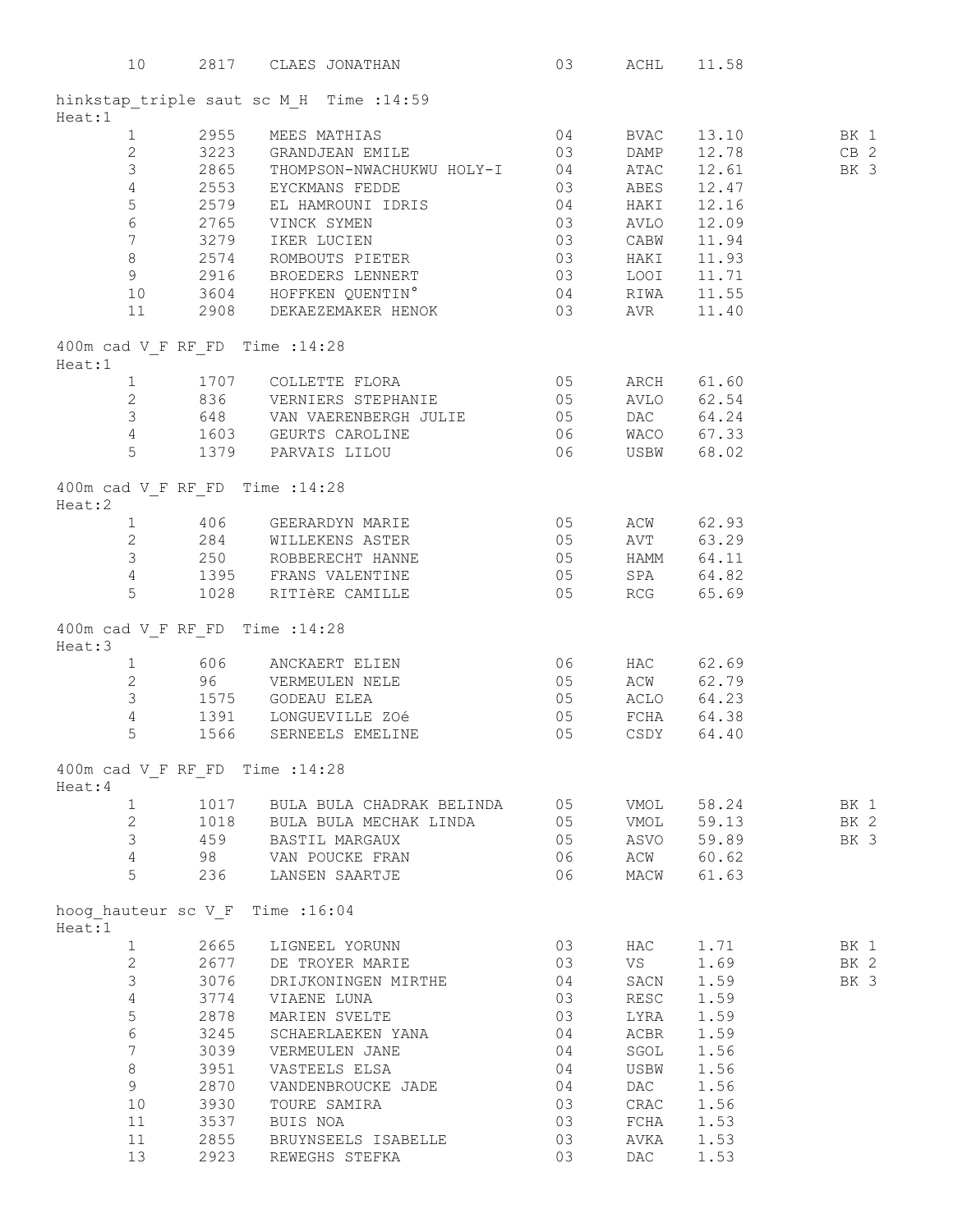| 14                                        |      | 2640 VERSTEELE KLARA 64                                                                                                                                                                                                          |                                         | MACW 1.50 |                                    |        |
|-------------------------------------------|------|----------------------------------------------------------------------------------------------------------------------------------------------------------------------------------------------------------------------------------|-----------------------------------------|-----------|------------------------------------|--------|
| 400m sc V F RF FD Time : 14:58            |      |                                                                                                                                                                                                                                  |                                         |           |                                    |        |
| Heat:1                                    |      |                                                                                                                                                                                                                                  |                                         |           |                                    |        |
|                                           |      |                                                                                                                                                                                                                                  |                                         |           |                                    |        |
|                                           |      |                                                                                                                                                                                                                                  |                                         |           |                                    |        |
|                                           |      |                                                                                                                                                                                                                                  |                                         |           |                                    |        |
|                                           |      |                                                                                                                                                                                                                                  |                                         |           |                                    |        |
|                                           |      |                                                                                                                                                                                                                                  |                                         |           |                                    |        |
|                                           |      | - -<br>1 2823 LIBBERECHT LISA 04 ACG 62.91<br>2 3450 KOLL LOLA 04 HERV 64.31<br>3 3505 PONLOT CéLIA 03 OCAN 64.80<br>4 2844 DE SMET SISKA 04 ACME 66.49<br>3854 DELHAISE THALIA 04 RCB 68.33<br>6 3647 STOCQ CAMILLE 03 WS 69.92 |                                         |           |                                    |        |
| 400m sc V F RF FD Time : 14:58<br>Heat:2  |      |                                                                                                                                                                                                                                  |                                         |           |                                    |        |
|                                           |      |                                                                                                                                                                                                                                  |                                         |           |                                    |        |
|                                           |      |                                                                                                                                                                                                                                  |                                         |           |                                    |        |
|                                           |      |                                                                                                                                                                                                                                  |                                         |           |                                    |        |
|                                           |      |                                                                                                                                                                                                                                  |                                         |           |                                    |        |
|                                           |      |                                                                                                                                                                                                                                  |                                         |           |                                    |        |
|                                           |      |                                                                                                                                                                                                                                  |                                         |           |                                    |        |
| 400m sc V F RF FD Time : 14:58            |      |                                                                                                                                                                                                                                  |                                         |           |                                    |        |
| Heat:3                                    |      |                                                                                                                                                                                                                                  |                                         |           |                                    |        |
|                                           |      | 1 2782 SCHEPERS INA                                                                                                                                                                                                              | $\begin{array}{c} 03 \\ 04 \end{array}$ |           | AVT 60.94                          |        |
|                                           |      | 2 3518 GABRIEL NELL                                                                                                                                                                                                              |                                         |           | RFCL 60.96                         |        |
|                                           |      |                                                                                                                                                                                                                                  |                                         |           |                                    |        |
|                                           |      |                                                                                                                                                                                                                                  |                                         |           |                                    |        |
|                                           |      |                                                                                                                                                                                                                                  |                                         |           |                                    |        |
|                                           |      | 3 3135 SOUFFREE AMBER<br>3 3135 SOUFFREE AMBER<br>4 3071 DALLE YODIE 04 KAPE 61.29<br>5 2939 KERSEMANS JELKE 04 SPBO 62.25<br>2786 DIOUF LOUISE 04 KAAG DNS                                                                      |                                         |           |                                    |        |
| 400m sc V F RF FD Time : 14:58            |      |                                                                                                                                                                                                                                  |                                         |           |                                    |        |
| Heat:4                                    |      |                                                                                                                                                                                                                                  |                                         |           |                                    |        |
|                                           |      | 1 2896 UDECHUKWU HILARY 03<br>2 2691 SONNEVILLE AMELIE 104                                                                                                                                                                       |                                         |           | HAKI 57.65 BK 1<br>KAAG 57.95 BK 2 |        |
|                                           |      |                                                                                                                                                                                                                                  |                                         |           |                                    |        |
|                                           |      | 3 3406 VANHAMME CAROLINE 03                                                                                                                                                                                                      |                                         |           | JSMC 57.98                         | $CB$ 3 |
|                                           |      |                                                                                                                                                                                                                                  |                                         |           | RCG 58.56                          |        |
|                                           |      | 4 2853 OWUSU BERYL<br>5 2966 FIERET NOVA 04<br>6 2938 BIESEMANS FIEN 03                                                                                                                                                          |                                         |           | DAC 59.78                          |        |
|                                           |      |                                                                                                                                                                                                                                  |                                         |           | SPBO 63.03                         |        |
| 400m cad M H RF FD Time : 15:10<br>Heat:1 |      |                                                                                                                                                                                                                                  |                                         |           |                                    |        |
| 1                                         |      | 1689 PAUWELS ANTHONY                                                                                                                                                                                                             | 05                                      | CABW      | 59.14                              |        |
| $2^{\circ}$                               |      | 716 LESAFFER IKER                                                                                                                                                                                                                | 05                                      |           | AZW 60.67                          |        |
| $3 \quad \blacksquare$                    |      | 1442 MOHRING JONAS                                                                                                                                                                                                               | 05                                      |           | HF 63.06                           |        |
| $\overline{4}$                            |      | 439 GODDERIS WOUT                                                                                                                                                                                                                | 05                                      |           | HAC 63.37                          |        |
| 5                                         |      | 390 SISK VIKTOR                                                                                                                                                                                                                  | 06 06                                   |           | DCLA 63.61                         |        |
| 400m cad M H RF FD Time : 15:10           |      |                                                                                                                                                                                                                                  |                                         |           |                                    |        |
| Heat:2                                    |      |                                                                                                                                                                                                                                  |                                         |           |                                    |        |
| $\mathbf{1}$                              | 319  | SMISMANS MAURO                                                                                                                                                                                                                   | 06                                      | LEBB      | 57.34                              |        |
| $\mathbf{2}$                              |      | 776 DE POORTER VICTOR                                                                                                                                                                                                            | 05                                      |           | RIEM 59.21                         |        |
| 3                                         |      | 482 VAN OOSTVELDT KAMIEL                                                                                                                                                                                                         | 05                                      |           | DCLA 59.86                         |        |
| $4\overline{ }$                           | 58   | SAUTIER FLORIAN                                                                                                                                                                                                                  | 06 06                                   |           | AZW 61.15                          |        |
| 5                                         |      | 1574 BRUGGEN CLéMENT                                                                                                                                                                                                             | 06 06                                   |           | SER 61.45                          |        |
| 6                                         | 289  | BARBIO ALEXANDER                                                                                                                                                                                                                 | 06                                      |           | KAAG 61.54                         |        |
| 400m cad M H RF FD Time : 15:10<br>Heat:3 |      |                                                                                                                                                                                                                                  |                                         |           |                                    |        |
| $\mathbf{1}$                              | 736  | DE SCHRYVER PIERRE                                                                                                                                                                                                               | 05                                      | VAC       | 56.95                              |        |
| $\mathbf{2}$                              | 1470 | JORDENS BRICE                                                                                                                                                                                                                    | 06                                      | ARCH      | 57.24                              |        |
| 3                                         | 557  | DE MAESENEIRE KOBE                                                                                                                                                                                                               | 05                                      |           | OLSE 58.02                         |        |
| 4                                         |      | 613 VAN ROMPAEY KAMIEL                                                                                                                                                                                                           | 06                                      |           | ROBA 58.94                         |        |
| 5                                         |      | 388 VANHOVE ZENO                                                                                                                                                                                                                 | 05                                      |           | DCLA 59.07                         |        |
| 6                                         | 1579 | BLOMART NATHAN                                                                                                                                                                                                                   | 06                                      |           | USBW 59.77                         |        |
|                                           |      |                                                                                                                                                                                                                                  |                                         |           |                                    |        |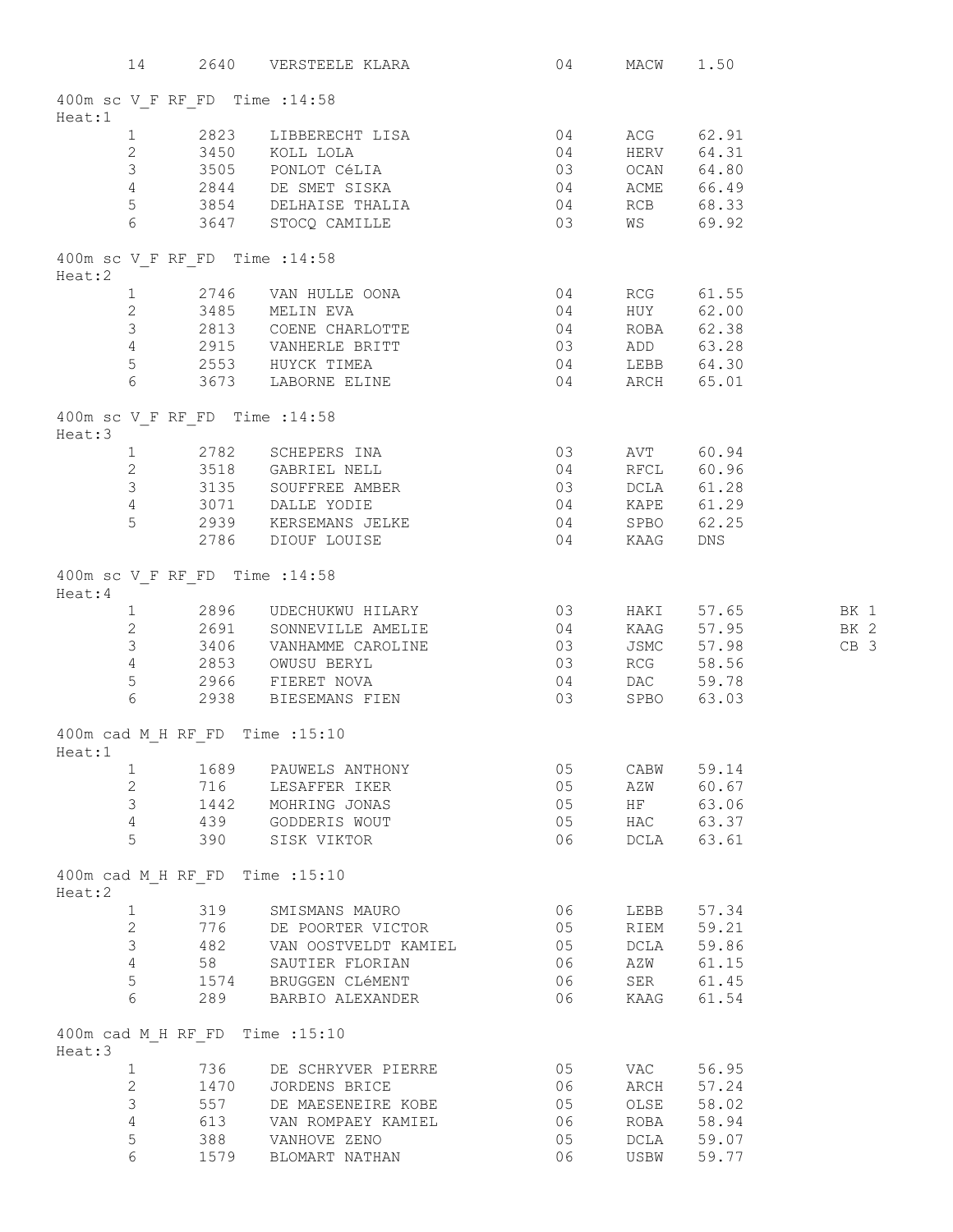|         |                 |      | 400m cad M H RF FD Time : 15:10                                                                                                                                                                                                          |    |      |            |             |
|---------|-----------------|------|------------------------------------------------------------------------------------------------------------------------------------------------------------------------------------------------------------------------------------------|----|------|------------|-------------|
| Heat:4  |                 |      |                                                                                                                                                                                                                                          |    |      |            |             |
|         |                 |      |                                                                                                                                                                                                                                          |    |      |            |             |
|         |                 |      |                                                                                                                                                                                                                                          |    |      |            |             |
|         |                 |      |                                                                                                                                                                                                                                          |    |      |            |             |
|         |                 |      |                                                                                                                                                                                                                                          |    |      |            |             |
|         |                 |      |                                                                                                                                                                                                                                          |    |      |            |             |
|         |                 |      | 431 BOGAERT MATEO<br>2 214 HEERSMINK THOMAS<br>3 1443 SABLON GUILLAUME 05 CRAC 54.33 CB 3<br>4 1635 PIROTTE CLéMENT 05 HUY 55.87 CB 3<br>744 DE SCHEPPER DAAN 05 ACKO 56.14<br>6 859 CLAES FREDERIK 05 ACKO 56.14<br>56.83               |    |      |            |             |
| Heat:1  |                 |      | hinkstap triple saut sc V F Time : 15:56                                                                                                                                                                                                 |    |      |            |             |
|         |                 |      | 3979 DOSSEY JENNIFER-STEFANIA° 04 RESC 11.79<br>2 2590 VANSIMPSEN MIRTHE 03 AVT 11.59<br>3 3066 DE SCHEPPER KATO 03 ASVO 11.21<br>4 2803 VERHAEGHE JOLIJN 03 HAC 11.20<br>3604 JEANPIERRE LISA 04 CSDY 11.16<br>6 2508 FAVOREEL THAIS 04 |    |      | 11.79 CB 1 |             |
|         |                 |      |                                                                                                                                                                                                                                          |    |      | 11.59      | BK 2        |
|         |                 |      |                                                                                                                                                                                                                                          |    |      | 11.21      | <b>BK 3</b> |
|         |                 |      |                                                                                                                                                                                                                                          |    |      |            |             |
|         |                 |      |                                                                                                                                                                                                                                          |    |      |            |             |
|         |                 |      |                                                                                                                                                                                                                                          |    |      |            |             |
|         |                 |      |                                                                                                                                                                                                                                          |    |      |            |             |
|         |                 |      |                                                                                                                                                                                                                                          |    |      |            |             |
|         |                 |      |                                                                                                                                                                                                                                          |    |      |            |             |
|         |                 |      |                                                                                                                                                                                                                                          |    |      | 10.28      |             |
|         |                 |      | 9 3449 CORNE LOUISE 64 SPA<br>10 3240 CORSTJENS MARIE 63 AVT                                                                                                                                                                             |    |      | 10.21      |             |
| Heat:1  |                 |      | 400m sc M H RF FD Time : 15:32                                                                                                                                                                                                           |    |      |            |             |
|         |                 |      | 1 2723 VENNEKENS BJARNE 03 ARAC 53.84                                                                                                                                                                                                    |    |      |            |             |
|         |                 |      | 2 3456 OTJACQUES ALEXANDRE 04 SMAC 54.53                                                                                                                                                                                                 |    |      |            |             |
|         |                 |      | 3 3266 BOOGAERTS MALO 64 CSDY 55.25                                                                                                                                                                                                      |    |      |            |             |
|         |                 |      | 4 3264 RENARD LOUIS 04 USTA 55.52                                                                                                                                                                                                        |    |      |            |             |
|         |                 |      | 5 2930 DE CLERCK TIMO 64 ACBR 56.67                                                                                                                                                                                                      |    |      |            |             |
|         |                 |      | 6 3436 GREENSLADE MATHIEU 64 RCB 57.14                                                                                                                                                                                                   |    |      |            |             |
|         |                 |      | 400m sc M H RF FD Time : 15:32                                                                                                                                                                                                           |    |      |            |             |
| Heat:2  |                 |      |                                                                                                                                                                                                                                          |    |      |            |             |
|         |                 |      | 1 2490 MERSSEMAN KILLIAN 04 ASVO 52.44                                                                                                                                                                                                   |    |      |            |             |
|         |                 |      | 2 2601 ALLAERT RUBEN                                                                                                                                                                                                                     | 04 |      | SACN 52.44 |             |
|         |                 |      | 3 2558 SPITS JASPER                                                                                                                                                                                                                      | 04 |      | OEH 52.57  |             |
|         |                 |      | 4 3359 DEPESTELE LOUIS 04                                                                                                                                                                                                                |    |      | MOHA 53.42 |             |
|         |                 |      | 5 2192 VAN DEN BULCKE JASPER 03                                                                                                                                                                                                          |    |      | LEBB 53.64 |             |
|         | $6\overline{6}$ | 2285 | VANNOBEL SENNE                                                                                                                                                                                                                           | 04 | MACW | 54.20      |             |
| Heat:3  |                 |      | 400m sc M H RF FD Time : 15:32                                                                                                                                                                                                           |    |      |            |             |
|         | $\mathbf{1}$    | 2588 | ROMSWINKEL NILS                                                                                                                                                                                                                          | 03 | OB   | 52.53      |             |
|         | 2               | 2304 | COCOUYT TIJL                                                                                                                                                                                                                             | 04 | DEIN | 53.09      |             |
|         | $\mathfrak{Z}$  | 2372 | HAECK KEVIN                                                                                                                                                                                                                              | 03 | SPBO | 53.29      |             |
|         | $\overline{4}$  | 3109 | BOSSELER SIMON                                                                                                                                                                                                                           | 04 | DAMP | 53.35      |             |
|         | 5               | 2543 | BODSON TOON                                                                                                                                                                                                                              | 03 | DAC  | 53.64      |             |
|         | 6               | 2201 | DE KUYPER ARNO                                                                                                                                                                                                                           | 03 | DCLA | 54.05      |             |
|         |                 |      |                                                                                                                                                                                                                                          |    |      |            |             |
| Heat: 4 |                 |      | 400m sc M H RF FD Time : 15:32                                                                                                                                                                                                           |    |      |            |             |
|         | $\mathbf{1}$    | 2731 | MALUMGRé TIBO                                                                                                                                                                                                                            | 03 | LOOI | 49.54      | BK 1        |
|         | 2               | 2549 | BRUYNS TIJS                                                                                                                                                                                                                              | 03 | ACHL | 49.75      | BK 2        |
|         | $\mathfrak{Z}$  | 2480 | DE VRIESE JARON                                                                                                                                                                                                                          | 04 | ASVO | 51.73      | BK 3        |
|         | 4               | 2933 | AMBRICO SIMONE                                                                                                                                                                                                                           | 03 | LOOI | 51.98      |             |
|         | 5               | 2152 | INGHELBRECHT TIMON                                                                                                                                                                                                                       | 03 | HAC  | 53.14      |             |
|         | 6               | 2366 | DE PAUW WARRE                                                                                                                                                                                                                            | 03 | AVR  | 54.32      |             |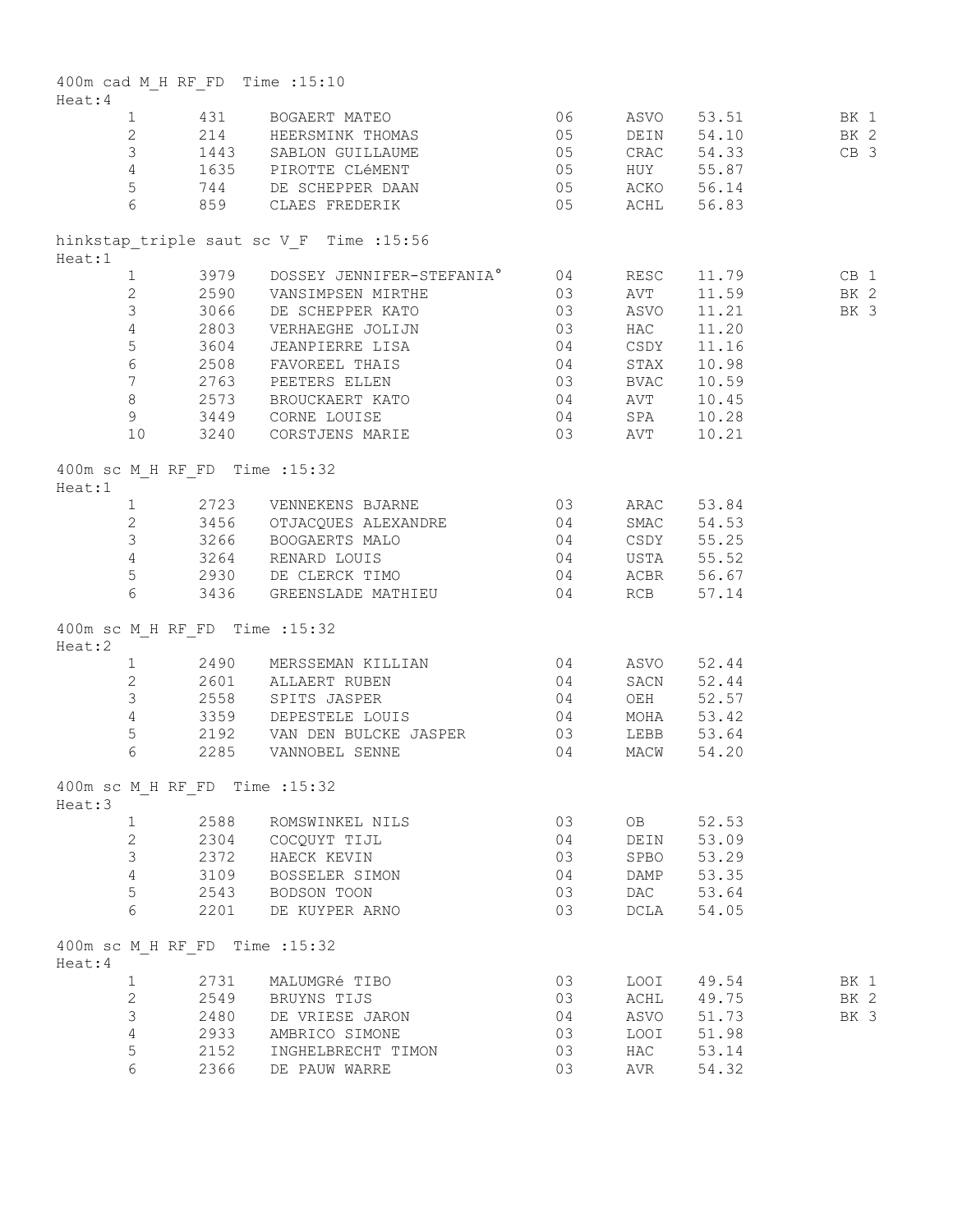| kogel poids sc V F Time : 16:13<br>Heat:1 |      |                                                                                                                                                                                                                            |                                                                  |                             |                        |                 |
|-------------------------------------------|------|----------------------------------------------------------------------------------------------------------------------------------------------------------------------------------------------------------------------------|------------------------------------------------------------------|-----------------------------|------------------------|-----------------|
| $\mathbf{1}$                              |      | 2856 LIEFOOGHE JO-ANNE 03                                                                                                                                                                                                  |                                                                  | AVKA                        | 14.18                  | BK 1            |
|                                           |      | 2 3582 VAN DER MEULEN ALODIE 03                                                                                                                                                                                            |                                                                  | ATH                         | 13.50 CB 2             |                 |
| $\mathcal{S}$                             |      |                                                                                                                                                                                                                            |                                                                  |                             |                        |                 |
|                                           |      | 3303 VANLANGENAKER CHARLOTTE 04                                                                                                                                                                                            |                                                                  | DCLA                        | 13.41                  | BK 3            |
|                                           |      | 4 3152 BOEYNAEMS FLORENCE                                                                                                                                                                                                  |                                                                  |                             | 12.81                  |                 |
| 5 <sup>5</sup>                            |      |                                                                                                                                                                                                                            |                                                                  |                             | 12.60                  |                 |
| $6\overline{6}$                           |      |                                                                                                                                                                                                                            |                                                                  |                             | 12.38                  |                 |
| $7\overline{ }$                           |      |                                                                                                                                                                                                                            |                                                                  |                             | 12.29                  |                 |
| 8                                         |      |                                                                                                                                                                                                                            |                                                                  |                             | 12.16                  |                 |
| 9                                         |      | 3152 BOEYNAEMS FLORENCE 03 ZWAT<br>2969 VAN HOYWEGHEN SARA 03 VOLH<br>2646 REYSKENS BIRGIT 04 GENK<br>2519 VERSTRAETEN JOLIEN 03 STAX<br>3247 VAN DONINCK DAPHNE 04 ACBR<br>3801 MULLER SARAH 04 RCAS<br>3801 MULLER SARAH |                                                                  |                             | 11.16                  |                 |
| Heat:1                                    |      | polsstok perche sc M H Time : 17:57                                                                                                                                                                                        |                                                                  |                             |                        |                 |
|                                           |      | 1 3107 PINTE ALEXANDRE                                                                                                                                                                                                     | 04                                                               |                             | SER 4.50               | CB <sub>1</sub> |
| $\overline{2}$                            |      |                                                                                                                                                                                                                            | $\begin{bmatrix} 0 & 3 \\ 0 & 4 \\ 0 & 3 \\ 0 & 3 \end{bmatrix}$ | $\rm HF$                    | 4.40                   | $CB$ 2          |
| $\mathcal{S}$                             |      |                                                                                                                                                                                                                            |                                                                  |                             |                        | CB 3            |
| $4\overline{ }$                           |      |                                                                                                                                                                                                                            |                                                                  |                             | CSDY 4.35<br>HERV 4.30 |                 |
| $5\phantom{.0}$                           |      | 2363 VAN DAMME TIMON                                                                                                                                                                                                       |                                                                  |                             | LEBB 4.30              |                 |
|                                           |      | 3010 OLIVA MAXIMO                                                                                                                                                                                                          |                                                                  |                             |                        |                 |
| $6\overline{6}$                           |      |                                                                                                                                                                                                                            | 03                                                               | RCT                         | 4.20                   |                 |
|                                           |      | 7 3205 DESCAMPS LUCAS                                                                                                                                                                                                      | 03                                                               | USBW                        | 3.80                   |                 |
| 8                                         |      | 2635 VAN HEMELRYCK SIMON 03                                                                                                                                                                                                |                                                                  | RCT                         | 3.60                   |                 |
| $\overline{9}$                            |      | 3112 RATY BASTIEN                                                                                                                                                                                                          | 04                                                               | DAMP                        | 3.60                   |                 |
|                                           |      | 3161 PAQUOT TOMAS°                                                                                                                                                                                                         | 03                                                               | WS                          | NΜ                     |                 |
|                                           |      | 2991 KRIEKEMANS PIETER                                                                                                                                                                                                     | 03                                                               | ACW                         | ΝM                     |                 |
| 60m cad V F FIN Time : 15:44<br>Heat:1    |      |                                                                                                                                                                                                                            |                                                                  |                             |                        |                 |
| $\mathbf{1}$                              |      | 330 LAUREYS ZOë                                                                                                                                                                                                            | 05                                                               |                             | DUFF 7.77 BK 1         |                 |
|                                           |      | 2 647 INDEHERBERGE EMELINE 05                                                                                                                                                                                              |                                                                  |                             | LOOI 7.89 BK 2         |                 |
|                                           |      | 3 269 VERMEIREN NOOR                                                                                                                                                                                                       | 05                                                               | ACHL                        | 7.92                   | BK 3            |
|                                           |      | 4 91 DE SAEGHER STEFFI 05                                                                                                                                                                                                  |                                                                  | ACW                         | 7.93                   |                 |
| 5 <sup>5</sup>                            |      |                                                                                                                                                                                                                            |                                                                  |                             |                        |                 |
|                                           |      | 842 HUTSEBAUT JUTTA 65                                                                                                                                                                                                     |                                                                  | LYRA                        | 7.95                   |                 |
| $6\overline{6}$                           |      |                                                                                                                                                                                                                            | 05                                                               | $\operatorname{AVT}$        | 7.95                   |                 |
| $7\overline{ }$<br>$8\,$                  |      |                                                                                                                                                                                                                            | $\begin{array}{c} 05 \\ 05 \end{array}$                          | $\ensuremath{\mathsf{RCT}}$ | 7.98<br>LYRA 8.01      |                 |
|                                           |      |                                                                                                                                                                                                                            |                                                                  |                             |                        |                 |
| 60m sc V F FIN Time : 15:44<br>Heat:1     |      |                                                                                                                                                                                                                            |                                                                  |                             |                        |                 |
|                                           |      | 1 3838 NZUKOU WAKAM CALLIE LIZZI 03 MOHA 7.51                                                                                                                                                                              |                                                                  |                             |                        | CB 1            |
| 2                                         | 3703 | MORTANT ALEXANDRA                                                                                                                                                                                                          | 04                                                               | CABW                        | 7.52                   | CB <sub>2</sub> |
| 3                                         | 3149 | ADEWOYE LAURYN                                                                                                                                                                                                             | 03                                                               | AVT                         | 7.78                   | BK 3            |
| $\overline{4}$                            | 3709 | TALOTTI LOLA                                                                                                                                                                                                               | 03                                                               | MOHA                        | 7.81                   |                 |
| 5                                         | 3514 | JEHAES MARINE                                                                                                                                                                                                              | 03                                                               | SER                         | 7.85                   |                 |
| $\epsilon$                                | 2648 | CLAES NOA                                                                                                                                                                                                                  | 03                                                               | VMOL                        | 7.89                   |                 |
| $7\phantom{.0}$                           |      | 3535 O'SHEA CHLOé                                                                                                                                                                                                          | 03                                                               | USBW                        | 7.99                   |                 |
| 8                                         | 3406 | VANHAMME CAROLINE                                                                                                                                                                                                          | 03                                                               | JSMC                        | 8.03                   |                 |
| 60m cad M H FIN Time : 15:54<br>Heat:1    |      |                                                                                                                                                                                                                            |                                                                  |                             |                        |                 |
|                                           |      |                                                                                                                                                                                                                            | 05                                                               |                             |                        |                 |
| $\mathbf{1}$                              | 1887 | MOTIEH CéDRIC                                                                                                                                                                                                              |                                                                  | RFCL                        | 7.14                   | CB 1            |
| $\mathbf{2}$                              | 144  | TORCK JARNO                                                                                                                                                                                                                | 05                                                               | LEBB                        | 7.24                   | BK 2            |
| 3                                         | 622  | BERGS DIETER                                                                                                                                                                                                               | 05                                                               | ROBA                        | 7.37                   | BK 3            |
| 4                                         | 70   | TEMMERMAN TIBE                                                                                                                                                                                                             | 05                                                               | LEBB                        | 7.46                   |                 |
| 5                                         |      | 1669 MBAYA EWOMBO YANN                                                                                                                                                                                                     | 05                                                               | ATH                         | 7.48                   |                 |
| 6                                         |      | 1628 GARCIA SAOUT GABRIEL                                                                                                                                                                                                  | 05                                                               | SMAC                        | 7.53                   |                 |
| $7^{\circ}$                               |      | 1691 RASE NEMO                                                                                                                                                                                                             | 05                                                               | USBW                        | 7.54                   |                 |
| 8                                         | 277  | KERKHOFS JENS                                                                                                                                                                                                              | 05                                                               | AVT                         | 7.61                   |                 |
| 60m sc M H FIN Time : 15:55<br>Heat:1     |      |                                                                                                                                                                                                                            |                                                                  |                             |                        |                 |
| $\mathbf{1}$                              |      | 2700 VERMEULEN RENDEL                                                                                                                                                                                                      | 03                                                               |                             | MACW 7.09              | BK 1            |
| $\overline{2}$                            |      |                                                                                                                                                                                                                            |                                                                  |                             |                        |                 |
|                                           | 3462 | COLLIGNON JULES                                                                                                                                                                                                            | 03                                                               | WACO                        | 7.13                   | $CB$ 2          |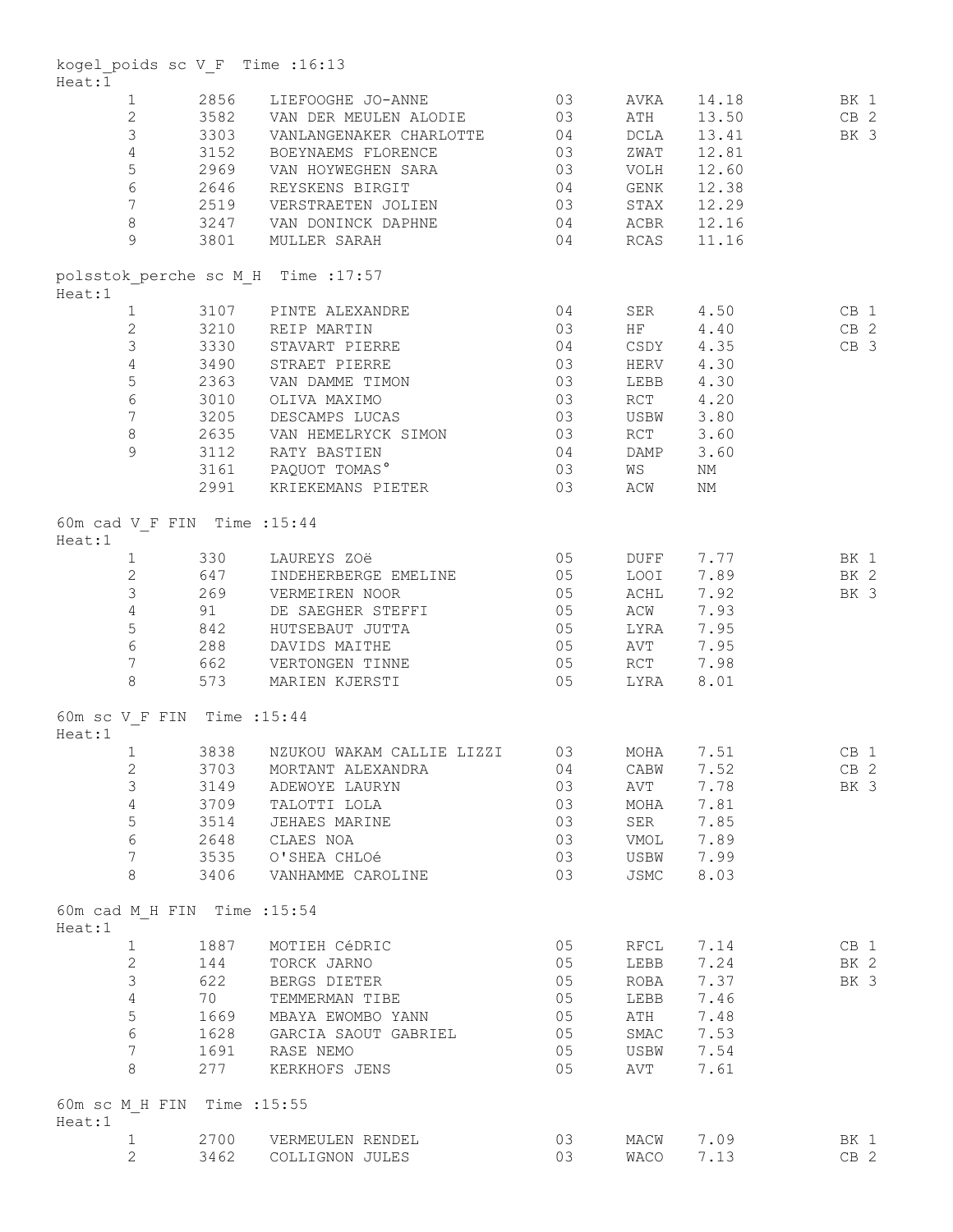| 3                                         | 3529 | LAURENT LUCA 04                                                                                    |                                                                                                                                                                                                                                                                                                                                             | SMAC        | 7.13                     | CB 3            |
|-------------------------------------------|------|----------------------------------------------------------------------------------------------------|---------------------------------------------------------------------------------------------------------------------------------------------------------------------------------------------------------------------------------------------------------------------------------------------------------------------------------------------|-------------|--------------------------|-----------------|
| $\overline{4}$                            |      | 3310 TACK ARNAUD                                                                                   | 03                                                                                                                                                                                                                                                                                                                                          | <b>UAC</b>  | 7.21                     |                 |
| 5 <sup>5</sup>                            |      | 2627 VERSCHUEREN CEDRIC 04                                                                         |                                                                                                                                                                                                                                                                                                                                             | ACW         | 7.27                     |                 |
|                                           |      | 6 2208 SODJI THIEL                                                                                 | 03                                                                                                                                                                                                                                                                                                                                          |             | DCLA 7.28                |                 |
|                                           |      | 7 2309 GUISSE LAMINE 03                                                                            |                                                                                                                                                                                                                                                                                                                                             |             | VMOL 7.29                |                 |
| 8                                         |      | 2319 SIJBERS SASHA 04                                                                              |                                                                                                                                                                                                                                                                                                                                             |             | SACN 7.29                |                 |
|                                           |      | hinkstap triple saut cad M H Time : 17:00                                                          |                                                                                                                                                                                                                                                                                                                                             |             |                          |                 |
| Heat:1<br>$\mathbf{1}$                    |      | 653 GEERITS GIJS                                                                                   | $\begin{array}{c} 05 \\ 05 \end{array}$                                                                                                                                                                                                                                                                                                     | <b>BREE</b> | 12.20 BK 1               |                 |
| $\overline{2}$                            |      | 624 PROFETA SIMON                                                                                  |                                                                                                                                                                                                                                                                                                                                             | GENK        | 11.56                    | BK 2            |
|                                           |      | 3 580 DESMET MILAN                                                                                 | 06                                                                                                                                                                                                                                                                                                                                          |             | ABES 11.34               | BK 3            |
|                                           |      | 4 825 VERNIERS MAXIM 05                                                                            |                                                                                                                                                                                                                                                                                                                                             |             | AVLO 11.25               |                 |
| $5\overline{)}$                           |      | 483 HENDERICKX SANDER 05                                                                           |                                                                                                                                                                                                                                                                                                                                             | AVZK        | 11.01                    |                 |
| $6\overline{6}$                           |      | 1601 MEIERS MATHIS                                                                                 | 05                                                                                                                                                                                                                                                                                                                                          | HF          | 10.87                    |                 |
| 7 <sup>7</sup>                            |      |                                                                                                    |                                                                                                                                                                                                                                                                                                                                             | KAPE        | 10.71                    |                 |
| 8                                         |      |                                                                                                    |                                                                                                                                                                                                                                                                                                                                             | CSDY        | 10.38                    |                 |
| 9                                         |      |                                                                                                    |                                                                                                                                                                                                                                                                                                                                             | ROBA        | 10.33                    |                 |
|                                           |      | 932 VERBRUGGEN THOMAS 06<br>1535 BOSMAN ALEXIS 05<br>614 EELEN JONAS 06<br>1684 FRANÇOIS XAVIER 05 |                                                                                                                                                                                                                                                                                                                                             | CABW        | NΜ                       |                 |
| hoog hauteur sc M H Time : 17:26          |      |                                                                                                    |                                                                                                                                                                                                                                                                                                                                             |             |                          |                 |
| Heat:1                                    |      | 1 3171 RIGA AUDRIC                                                                                 | $\begin{bmatrix} 0 & 3 \\ 0 & 4 \\ 0 & 3 \\ 0 & 4 \\ 0 & 4 \\ 0 & 0 \\ 0 & 0 \\ 0 & 0 \\ 0 & 0 \\ 0 & 0 \\ 0 & 0 \\ 0 & 0 \\ 0 & 0 \\ 0 & 0 \\ 0 & 0 \\ 0 & 0 \\ 0 & 0 \\ 0 & 0 \\ 0 & 0 \\ 0 & 0 \\ 0 & 0 \\ 0 & 0 & 0 \\ 0 & 0 & 0 \\ 0 & 0 & 0 \\ 0 & 0 & 0 \\ 0 & 0 & 0 & 0 \\ 0 & 0 & 0 & 0 \\ 0 & 0 & 0 & 0 \\ 0 & 0 & 0 & 0 \\ 0 & $ |             | HUY 1.90                 | CB <sub>1</sub> |
|                                           |      | 2 3198 BARRY GADIRI                                                                                |                                                                                                                                                                                                                                                                                                                                             |             | CRAC 1.86                | $CB$ 2          |
| $\mathfrak{Z}$                            |      |                                                                                                    |                                                                                                                                                                                                                                                                                                                                             | OSGA        | 1.86                     | CB <sub>3</sub> |
| $4\overline{ }$                           |      | 3178     GIRARD AXEL<br>2312     VAN AERDE VIKTOR<br>2955     MEES MATHIAS                         |                                                                                                                                                                                                                                                                                                                                             | KAAG        | 1.86                     |                 |
| $5\phantom{.0}$                           |      |                                                                                                    |                                                                                                                                                                                                                                                                                                                                             | BVAC        | 1.84                     |                 |
| $6\overline{6}$                           |      | $2971$ VAN DE VYVERE RENZO $03$                                                                    |                                                                                                                                                                                                                                                                                                                                             | MACW        | 1.75                     |                 |
| $7\overline{ }$                           |      | 3578 MESKENS LéOPOLD                                                                               | 03                                                                                                                                                                                                                                                                                                                                          | WS          | 1.75                     |                 |
| 8                                         |      | 2428 BACARI ELIE                                                                                   | 03                                                                                                                                                                                                                                                                                                                                          |             | DCLA 1.70                |                 |
| 9                                         |      | 2925 ENGELBORGHS JORRIT 63 ADD 1.65                                                                |                                                                                                                                                                                                                                                                                                                                             |             |                          |                 |
| $\overline{9}$                            |      | 3331 SCARNIET NICOLAS 04                                                                           |                                                                                                                                                                                                                                                                                                                                             |             | ACLO 1.65                |                 |
| 200m cad V F RF FD Time : 16:32           |      |                                                                                                    |                                                                                                                                                                                                                                                                                                                                             |             |                          |                 |
| Heat:1                                    |      |                                                                                                    |                                                                                                                                                                                                                                                                                                                                             |             |                          |                 |
| $\mathbf{1}$                              |      | $\begin{array}{c} 05 \\ 06 \end{array}$<br>662 VERTONGEN TINNE                                     |                                                                                                                                                                                                                                                                                                                                             | RCT         | 26.55                    |                 |
| $\mathbf{2}$                              |      | 1758 PHILIPPE CHLOE                                                                                |                                                                                                                                                                                                                                                                                                                                             |             | CABW 26.67               |                 |
| 3                                         |      | 1012 SAKWE NAOMI<br>$\begin{array}{c} 05 \\ 05 \end{array}$                                        | 05                                                                                                                                                                                                                                                                                                                                          | RCG         | 27.18                    |                 |
| $\overline{4}$                            |      | 1715 PINTER LEA                                                                                    |                                                                                                                                                                                                                                                                                                                                             |             | CABW 27.30               |                 |
| 5<br>6                                    |      | 125 DE KEUKELEIRE MICHELINE 05<br>1366 JADOUL ELEONORE                                             | 06                                                                                                                                                                                                                                                                                                                                          |             | DEIN 27.58<br>CABW 27.87 |                 |
| 200m cad V F RF FD Time : 16:32           |      |                                                                                                    |                                                                                                                                                                                                                                                                                                                                             |             |                          |                 |
| Heat:2                                    |      |                                                                                                    |                                                                                                                                                                                                                                                                                                                                             |             |                          |                 |
| $\mathbf{1}$                              | 618  | LOENDERS LA-MY                                                                                     | 05                                                                                                                                                                                                                                                                                                                                          | OEH         | 26.84                    |                 |
| $\mathbf{2}$                              |      | 99 RECOUR JANTE                                                                                    | 06                                                                                                                                                                                                                                                                                                                                          | LEBB        | 27.16                    |                 |
| $\mathcal{S}$                             |      | 1022 AELBRECHT LORIEN                                                                              | 05                                                                                                                                                                                                                                                                                                                                          | ACW         | 27.27                    |                 |
| $4\overline{ }$                           |      | 264 WILLEMYNS ZOë                                                                                  | 06 06                                                                                                                                                                                                                                                                                                                                       |             | ABES 27.51               |                 |
| 5                                         |      | 159 DE SCHRIJVER ARWEN                                                                             | 06 06                                                                                                                                                                                                                                                                                                                                       |             | KAAG 27.62               |                 |
| 6                                         |      | 1303 VANBIERVLIET JULIE                                                                            | 05                                                                                                                                                                                                                                                                                                                                          | JSMC        | 27.89                    |                 |
| 200m cad V F RF FD Time : 16:32<br>Heat:3 |      |                                                                                                    |                                                                                                                                                                                                                                                                                                                                             |             |                          |                 |
| $\mathbf{1}$                              |      | 577 HEYVAERT NONA                                                                                  | 05                                                                                                                                                                                                                                                                                                                                          | LEBB        | 26.44                    |                 |
| $\mathbf{2}$                              |      | 1648 BOKONDA TSHIALA ABIGAEL <sup>°</sup>                                                          | 05                                                                                                                                                                                                                                                                                                                                          | MOHA        | 26.55                    |                 |
| $\mathfrak{Z}$                            |      | 444 HEYMANS HANNELORE                                                                              | 05                                                                                                                                                                                                                                                                                                                                          | EA          | 26.64                    |                 |
| 4                                         |      | 210 LOOTS ANOUK                                                                                    | 05                                                                                                                                                                                                                                                                                                                                          |             | SACN 27.06               |                 |
| $\mathsf S$                               |      | 1958 MORIN LUCIE                                                                                   | 06 06                                                                                                                                                                                                                                                                                                                                       |             | RFCL 27.10               |                 |
| 6                                         | 573  | MARIEN KJERSTI                                                                                     | 05                                                                                                                                                                                                                                                                                                                                          | LYRA        | 27.15                    |                 |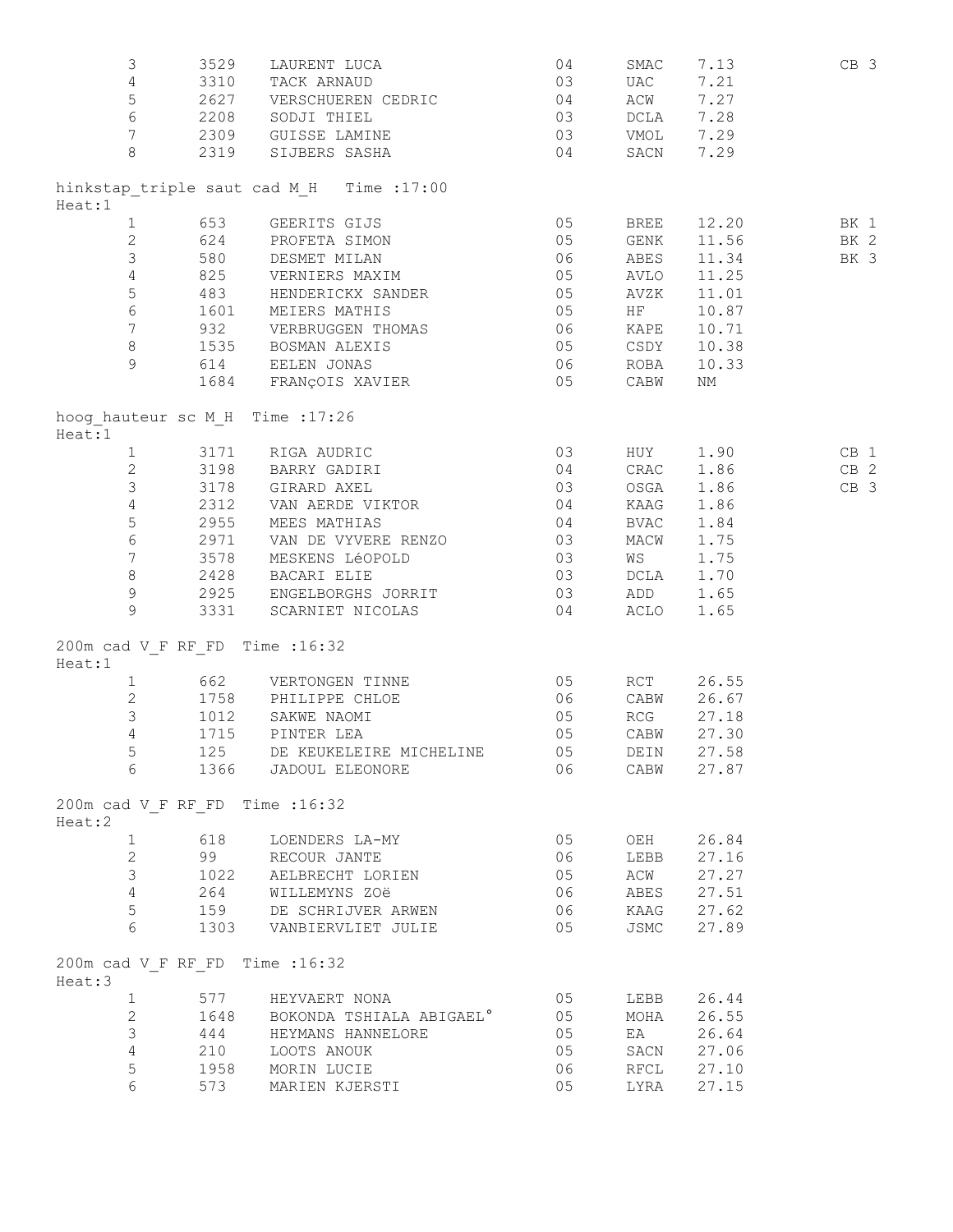| Heat:4  |                |      | 200m cad V F RF FD Time : 16:32                                                                                                                                                                                                                                                           |    |             |            |                 |
|---------|----------------|------|-------------------------------------------------------------------------------------------------------------------------------------------------------------------------------------------------------------------------------------------------------------------------------------------|----|-------------|------------|-----------------|
|         |                |      |                                                                                                                                                                                                                                                                                           |    |             |            |                 |
|         |                |      |                                                                                                                                                                                                                                                                                           |    |             |            |                 |
|         |                |      |                                                                                                                                                                                                                                                                                           |    |             |            |                 |
|         |                |      |                                                                                                                                                                                                                                                                                           |    |             |            |                 |
|         |                |      |                                                                                                                                                                                                                                                                                           |    |             |            |                 |
|         |                |      | 1 294 BOLLENGIER IRIS 06 VS 26.06<br>2 100 HEYVAERT ELLA 05 LEBB 26.33<br>3 1332 GEOFFROY MAËLLE 05 DAMP 26.36<br>4 548 NAESSENS PAULIEN 05 AZW 27.16<br>5 1092 TRAORE AICHA 06 KAAG 27.17<br>6 310 STEELS SITA 05 HAMM 28.06                                                             |    |             |            |                 |
| Heat:5  |                |      | 200m cad V F RF FD Time : 16:32                                                                                                                                                                                                                                                           |    |             |            |                 |
|         |                |      |                                                                                                                                                                                                                                                                                           |    |             |            |                 |
|         |                |      |                                                                                                                                                                                                                                                                                           |    |             |            |                 |
|         |                |      | 3 269 VERMEIREN NOOR 05 ACHL 25.59                                                                                                                                                                                                                                                        |    |             |            | BK 3            |
|         |                |      |                                                                                                                                                                                                                                                                                           |    |             |            |                 |
|         |                |      | 4 288 DAVIDS MAITHE 6 05 AVT 25.79<br>5 1416 LEPERE LOLA 6 707 DHONDT RUNE 6 06 KAAG 26.50                                                                                                                                                                                                |    |             |            |                 |
| Heat:1  |                |      | 200m sc V F RF FD Time : 16:35                                                                                                                                                                                                                                                            |    |             |            |                 |
|         |                |      |                                                                                                                                                                                                                                                                                           |    |             |            |                 |
|         |                |      |                                                                                                                                                                                                                                                                                           |    |             |            |                 |
|         |                |      |                                                                                                                                                                                                                                                                                           |    |             |            |                 |
|         |                |      |                                                                                                                                                                                                                                                                                           |    |             |            |                 |
|         |                |      |                                                                                                                                                                                                                                                                                           |    |             |            |                 |
|         |                |      | $\begin{tabular}{lllllllllllll} 1&3178&DEVICHE LORE &04&ACP&26.52\\ 2&2642&VAN DEN BRANDE LAURA&03&AVKA&26.76\\ 3&3527&BRAGARD CHLOé&04&HERV&27.01\\ 4&3093&VIDARSSON SUMNA-LIF&04&AVLO&27.10\\ 5&2602&LEROY LOTTE&04&RCG&27.31\\ 6&2687&VAN DOORSLAER ELINE&03&VS&27.47\\ \end{tabular}$ |    |             |            |                 |
| Heat:2  |                |      | 200m sc V F RF FD Time : 16:35                                                                                                                                                                                                                                                            |    |             |            |                 |
|         |                |      | $\begin{tabular}{lllllllll} 1 & 2934 & DE BLOCK VEERLE & 03 & ACW & 26.49 \\ 2 & 2653 & CHRISTIAENS STIEN & 03 & DEIN & 26.72 \\ \end{tabular}$                                                                                                                                           |    |             |            |                 |
|         |                |      |                                                                                                                                                                                                                                                                                           |    |             |            |                 |
|         |                |      | 3 3773 SIELINOU LISA<br>03 RESC 26.89                                                                                                                                                                                                                                                     |    |             |            |                 |
|         |                |      |                                                                                                                                                                                                                                                                                           |    |             |            |                 |
|         |                |      |                                                                                                                                                                                                                                                                                           |    |             |            |                 |
|         |                |      | 4 3065 VANDERBAUWHEDE KAAT 04 ASVO 27.18<br>5 3925 TSHANGA DIOMIROLINE 04 RESC 27.54<br>6 3815 MEDDOUR SOFIA 03 WS 27.59                                                                                                                                                                  |    |             |            |                 |
| Heat:3  |                |      | 200m sc V F RF FD Time : 16:35                                                                                                                                                                                                                                                            |    |             |            |                 |
|         |                |      | 04<br>1 2821 ANYANWU VALENTINE                                                                                                                                                                                                                                                            |    |             | ACG 26.27  |                 |
|         |                |      | 2 3545 MARTINEZ LISA                                                                                                                                                                                                                                                                      |    | 03 HF 26.40 |            |                 |
|         | 3              | 2570 | BOONEN LORE                                                                                                                                                                                                                                                                               | 04 |             | LOOI 26.40 |                 |
|         | $\overline{4}$ |      | 2773 VANDOMMELE YANA                                                                                                                                                                                                                                                                      | 03 |             | FLAC 26.65 |                 |
|         | 5              |      | 3205 STEVENS ANGÉLIQUE<br>3012 D'HAEYERE KATO                                                                                                                                                                                                                                             | 04 |             | OLSE 27.01 |                 |
|         | 6              |      |                                                                                                                                                                                                                                                                                           | 04 |             | ACME 27.78 |                 |
| Heat: 4 |                |      | 200m sc V F RF FD Time : 16:35                                                                                                                                                                                                                                                            |    |             |            |                 |
|         | $\mathbf{1}$   |      | 3535 O'SHEA CHLOé                                                                                                                                                                                                                                                                         | 03 |             | USBW 25.84 |                 |
|         | $\overline{2}$ |      | 2961 SILVERANS JANE                                                                                                                                                                                                                                                                       | 03 | EA          | 25.90      |                 |
|         | $\mathcal{S}$  |      | 3439 BRUGGEN CLARA                                                                                                                                                                                                                                                                        | 03 |             | SER 26.41  |                 |
|         | $4 -$          |      | 2648 CLAES NOA                                                                                                                                                                                                                                                                            | 03 |             | VMOL 26.86 |                 |
|         | 5              |      | 2618 DE VARÉ CLARA                                                                                                                                                                                                                                                                        | 04 |             | KAAG 26.93 |                 |
|         | 6              |      | 3297 GBEDASSI INES                                                                                                                                                                                                                                                                        | 03 | OEH         | 27.31      |                 |
| Heat:5  |                |      | 200m sc V F RF FD Time : 16:35                                                                                                                                                                                                                                                            |    |             |            |                 |
|         | $\mathbf{1}$   |      | 3838 NZUKOU WAKAM CALLIE LIZZI 03                                                                                                                                                                                                                                                         |    |             | MOHA 24.91 | CB <sub>1</sub> |
|         | $\overline{2}$ |      | 2699 VERHAVERT AMELIE                                                                                                                                                                                                                                                                     | 04 |             | HAMM 25.48 | BK 2            |
|         | 3              |      | 3514 JEHAES MARINE                                                                                                                                                                                                                                                                        | 03 | SER         | 25.55      | CB <sub>3</sub> |
|         | $\overline{4}$ |      | 2882 VANHOEIJEN SENNAH                                                                                                                                                                                                                                                                    | 04 | DEIN        | 25.63      |                 |
|         | 5              |      | 2929 BASTIAANSEN HANNE                                                                                                                                                                                                                                                                    | 04 | LOOI        | 26.23      |                 |
|         | 6              |      | 2634 VAN DRIESSCHE XANTHE                                                                                                                                                                                                                                                                 | 03 | KAAG        | 26.33      |                 |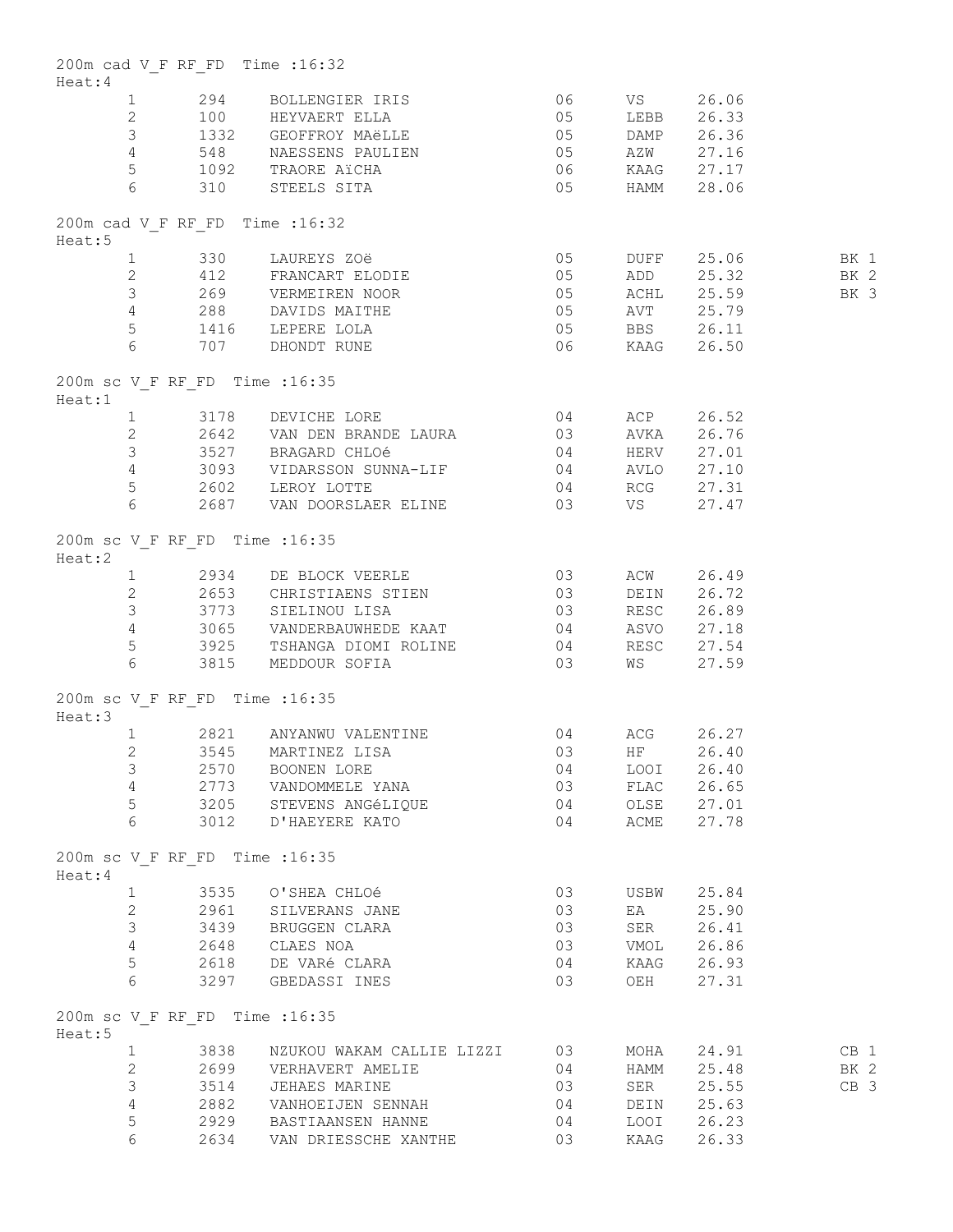| Heat:1 |                 |      | 200m cad M H RF FD Time : 16:59                                       |                                         |              |                 |      |
|--------|-----------------|------|-----------------------------------------------------------------------|-----------------------------------------|--------------|-----------------|------|
|        |                 |      | 1 537 VERMAUT BEN                                                     | 06 OEH 25.39<br>06 VAC 25.42            |              |                 |      |
|        |                 |      | 2 243 SMIS PIETER                                                     |                                         |              |                 |      |
|        |                 |      | 3 1340 LAMBERT ANTOINE 05 ARCH 25.56                                  |                                         |              |                 |      |
|        |                 |      |                                                                       |                                         |              |                 |      |
|        |                 |      | 4 140 VERCRUYSSE JAN 06 RCG 25.67<br>5 1542 NEVEUX ALIX 05 CRAC 26.22 |                                         |              |                 |      |
| Heat:2 |                 |      | 200m cad M H RF FD Time : 16:59                                       |                                         |              |                 |      |
|        |                 |      | 1 80 DE KETELAERE STAN 05                                             |                                         |              | DEIN 24.75      |      |
|        |                 |      | 2 1341 MUSAMPA ILUNGA KEIAN 05 ARCH 25.14                             |                                         |              |                 |      |
|        |                 |      | 3 483 HENDERICKX SANDER 05                                            |                                         |              | AVZK 25.27      |      |
|        |                 |      | 4 684 DE WINTER NOAH                                                  |                                         |              | EA 25.37        |      |
|        |                 |      | 986 DOMS JOPPE                                                        | 05 = EA = 25.3<br>05 = DCLA = DIS       |              |                 |      |
| Heat:3 |                 |      | 200m cad M H RF FD Time : 16:59                                       |                                         |              |                 |      |
|        |                 |      | 1 1682 BAZIN LIAM<br>2 378 VELGHE EMIEL                               | $\begin{array}{c} 05 \\ 05 \end{array}$ | CABW         | 25.03           |      |
|        |                 |      |                                                                       |                                         |              | AVMO 25.18      |      |
|        |                 |      | 3 292 DE STRYCKER KASPER 05 HAMM 25.26                                |                                         |              |                 |      |
|        |                 |      | 4 518 BERCKVENS VIKTOR 05 ATAC 25.37                                  |                                         |              |                 |      |
|        |                 |      | 5 793 HUYGHE RUBE                                                     |                                         |              | AVLO 25.39      |      |
|        | $6\overline{6}$ |      | $\sim$ 05<br>1754 LIBERATI LUCA 05                                    |                                         |              | DS 25.87        |      |
| Heat:4 |                 |      | 200m cad M H RF FD Time : 16:59                                       |                                         |              |                 |      |
|        |                 |      | 1 622 BERGS DIETER 1999 05<br>2 1306 VANDOOREN GATIEN 15              |                                         |              | ROBA 23.86      | BK 3 |
|        |                 |      |                                                                       |                                         |              | JSMC 23.92      |      |
|        |                 |      | 3 1628 GARCIA SAOUT GABRIEL 05                                        |                                         |              | SMAC 24.33      |      |
|        |                 |      | 4 1456 KALUT ANTOINE                                                  |                                         |              |                 |      |
|        | 5 <sup>1</sup>  |      |                                                                       |                                         |              |                 |      |
|        | $6\overline{6}$ |      | 794 D'HOOGHE LENNERT (05 AVLO 24.71                                   |                                         |              |                 |      |
| Heat:5 |                 |      | 200m cad M H RF FD Time : 16:59                                       |                                         |              |                 |      |
|        |                 |      | 1 144 TORCK JARNO                                                     | $\begin{array}{c} 05 \\ 05 \end{array}$ |              | LEBB 22.90 BK 1 |      |
|        | $\overline{2}$  |      | 277 KERKHOFS JENS                                                     |                                         |              | AVT 23.82       |      |
|        | $\mathcal{E}$   | 70   | TEMMERMAN TIBE 05                                                     |                                         |              | LEBB 24.10      | BK 2 |
|        | $\overline{4}$  |      |                                                                       |                                         |              |                 |      |
|        |                 |      | 420 DE RAEDT BRAM                                                     |                                         | 05 AVT 24.25 |                 |      |
|        | 5               |      | 414 BARIGAND SANTIAGO                                                 | 06                                      | KAAG         | 24.28           |      |
|        | 133.2           |      | 1887 MOTIEH CéDRIC                                                    | 05                                      | RFCL         | DIS             |      |
|        |                 |      |                                                                       |                                         |              |                 |      |
| Heat:1 |                 |      | 200m sc M H RF FD Time : 17:16                                        |                                         |              |                 |      |
|        | 1               |      | 2581 LECOCQ LAURENS                                                   | 04                                      | VS           | 23.76           |      |
|        | $\overline{2}$  |      | 2362 DHONDT ROBBE                                                     | 03                                      |              | LEBB 23.87      |      |
|        | 3               |      | 2866 DEBOUVERE JELLE                                                  | 04                                      |              | DEIN 24.19      |      |
|        | $\overline{4}$  |      | 2179 LAMBRECHTS MAARTEN                                               | 03                                      |              | AVZK 24.26      |      |
|        | 5               |      | 2361 CAUDRON MEINDERT                                                 | 04                                      |              | LEBB 48.44      |      |
| Heat:2 |                 |      | 200m sc M H RF FD Time : 17:16                                        |                                         |              |                 |      |
|        | $\mathbf{1}$    | 3310 | TACK ARNAUD                                                           | 03                                      | UAC          | 23.29           |      |
|        | $\mathbf{2}$    |      | 2752 VANDRIESSCHE JELLE                                               | 04                                      | ASVO         | 23.33           |      |
|        | 3               |      | 2185 PINOY MATHISSE                                                   | 03                                      | AZW          | 23.58           |      |
|        | 4               |      | 3571 KUBA ILAN                                                        | 03                                      | RCB          | 24.04           |      |
|        | 5               | 2810 | WUYTS SIEMEN                                                          | 04                                      | LYRA         | 24.21           |      |